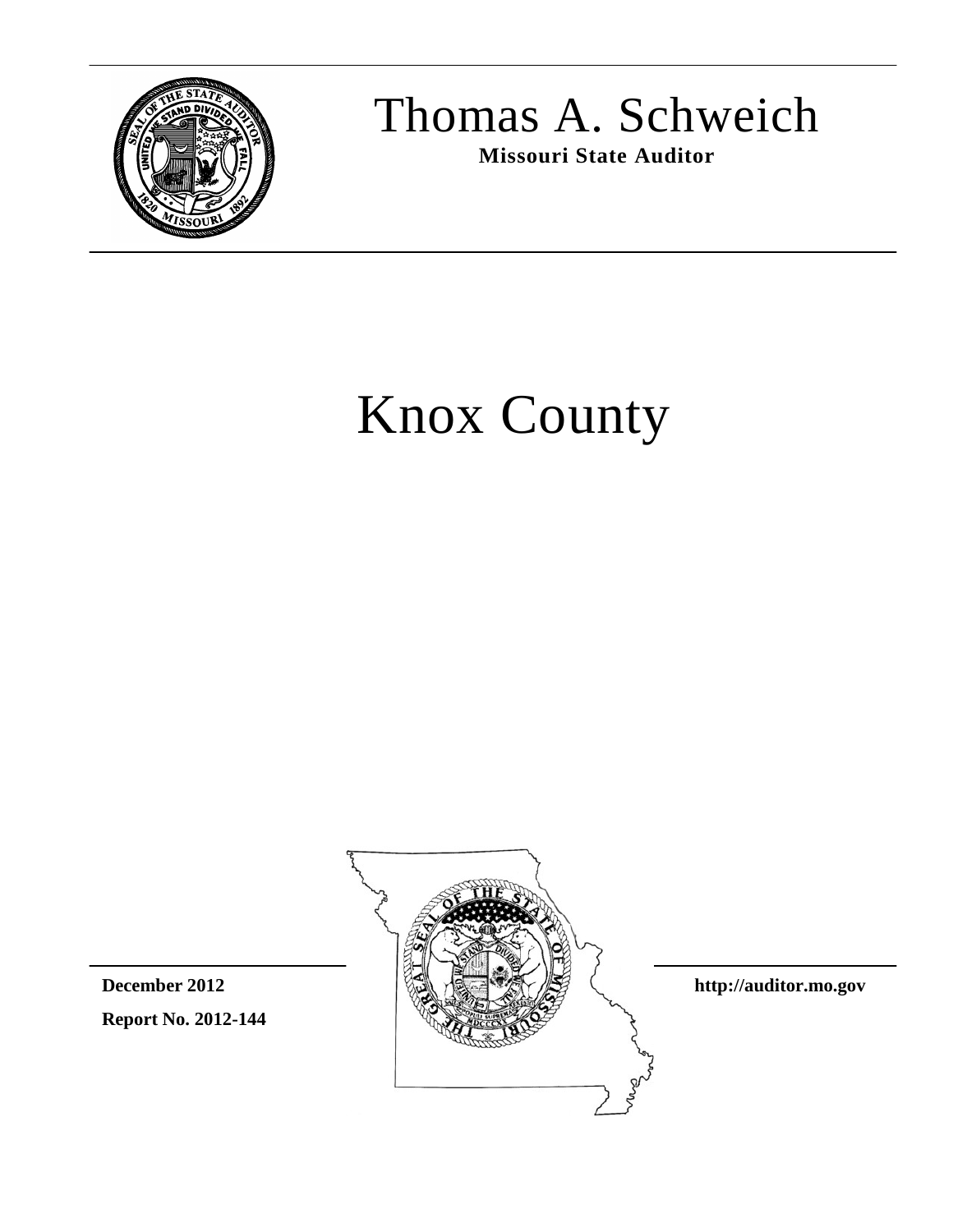

## CITIZENS SUMMARY

#### **Findings in the audit of Knox County**

| <b>Financial Condition</b>                             | As noted in our prior audit, the General Revenue Fund and the Special Road<br>and Bridge Fund remain in poor financial condition. Disbursements have<br>generally exceeded receipts for both funds and are projected to do so again<br>in fiscal year 2012. The county made some poor financial decisions which<br>impacted the county's financial condition.                                                                                                                                                                              |
|--------------------------------------------------------|--------------------------------------------------------------------------------------------------------------------------------------------------------------------------------------------------------------------------------------------------------------------------------------------------------------------------------------------------------------------------------------------------------------------------------------------------------------------------------------------------------------------------------------------|
| <b>Property Taxes</b>                                  | As noted in our prior audits, procedures over property tax additions and<br>abatements are not properly segregated or monitored, and the County Clerk<br>does not prepare or verify the accuracy of the current or delinquent tax<br>books. The County Clerk does not maintain an account book with the<br>County Collector, and there are no procedures to review the accuracy of the<br>County Collector's monthly or annual settlements. The method of payment<br>for property tax receipts is not recorded in the property tax system. |
| <b>Sales Taxes</b>                                     | The ballots, court orders, and county procedures supporting the capital<br>improvement sales tax do not comply with state law. The county violated<br>state law when it attempted to pass a second law enforcement sales tax twice<br>in less than 12 months, and the tax would have exceeded the lawful limit if<br>it had passed. The overall county sales tax records are insufficient.                                                                                                                                                 |
| <b>Property Tax Levy Reductions</b>                    | The county made several errors when calculating and reporting property tax<br>levy reductions, which negatively impacted the county's general revenue<br>property tax receipts. The county misclassified a 2010 general revenue<br>property levy tax reduction resulting in less property tax revenues, and the<br>2011 property tax reduction was not sufficient to offset sales taxes received.                                                                                                                                          |
| <b>County Procedures</b>                               | As noted in prior audits, the county lacks adequate controls and procedures<br>over fuel and vehicle use, and it does not maintain centralized records of<br>leave balances for all county employees. Compensatory time for Sheriff's<br>department employees is not calculated in accordance with county policy.<br>The county was required to pay \$4,160 because it failed to timely protest the<br>former County Clerk's unemployment claim.                                                                                           |
| Road and Bridge Materials<br>and Receipting Procedures | As noted in prior audits, the county does not adequately document or<br>monitor monies due from material sales and rock purchases, making it<br>difficult to ensure the county is receiving all monies it is due and paying<br>only for rock actually received. The County Commission and County<br>Clerk's receipting procedures are not adequate.                                                                                                                                                                                        |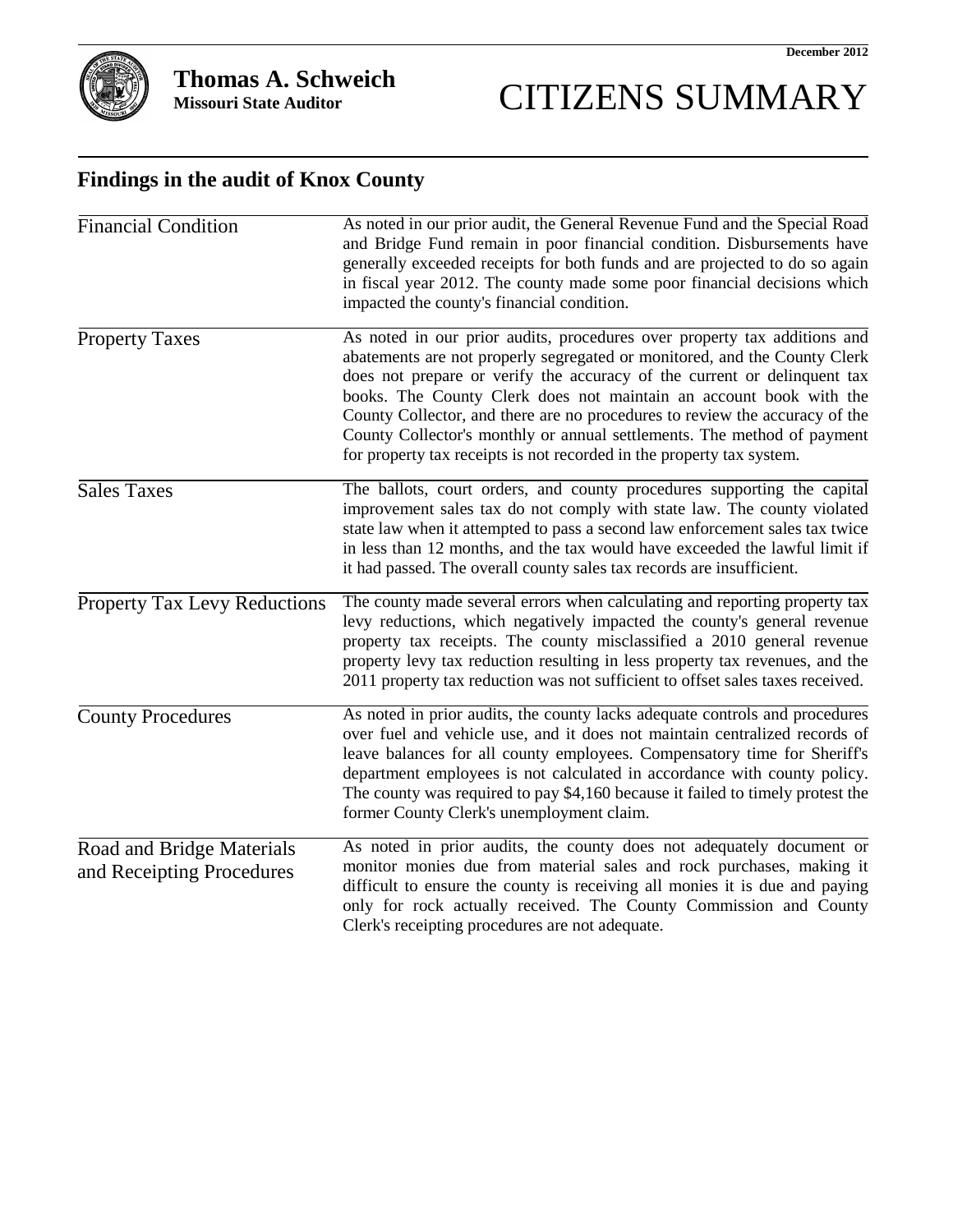| Prosecuting Attorney's<br>Controls                              |                                       | Accounting duties are not adequately segregated, and the Prosecuting<br>Attorney does not provide adequate oversight of financial functions and<br>records. Receipts are not always deposited timely, receipt slips are not<br>always issued, and accounting records are not adequately reconciled to<br>deposits. Bad check and court-ordered restitution fees are not disbursed to<br>the County Treasurer timely, and checks are not always issued in numerical<br>sequence. As noted in our prior audit, liabilities have not been identified and<br>reconciled with cash balances, and some restitution receipts had not been<br>disbursed at the time of our review. The Prosecuting Attorney frequently<br>reduces charges filed on traffic tickets in exchange for a defendant's<br>donation to the county, but this does not appear to be allowed by Missouri<br>law. |  |  |  |  |  |
|-----------------------------------------------------------------|---------------------------------------|--------------------------------------------------------------------------------------------------------------------------------------------------------------------------------------------------------------------------------------------------------------------------------------------------------------------------------------------------------------------------------------------------------------------------------------------------------------------------------------------------------------------------------------------------------------------------------------------------------------------------------------------------------------------------------------------------------------------------------------------------------------------------------------------------------------------------------------------------------------------------------|--|--|--|--|--|
| <b>Sheriff's Controls</b>                                       |                                       | A Sheriff's deputy was terminated and arrested for theft of seized property,<br>but the Sheriff has not changed seized property procedures. Audit staff<br>identified numerous control weaknesses in its review of receipts and<br>deposits, though most weaknesses were resolved when these duties were<br>assigned to the Sheriff's current bookkeeper.                                                                                                                                                                                                                                                                                                                                                                                                                                                                                                                      |  |  |  |  |  |
| <b>Computer Controls</b>                                        |                                       | As noted in prior audits, passwords are not required to log on to some<br>county computer systems, and passwords for some computer systems are<br>not changed on a periodic basis. None of the county computers have<br>security controls to detect or prevent incorrect log-on attempts, and some<br>county officials do not store backup data at an off-site location.                                                                                                                                                                                                                                                                                                                                                                                                                                                                                                       |  |  |  |  |  |
| <b>Additional Comments</b>                                      |                                       | Because counties are managed by several separately-elected individuals, an<br>audit finding made with respect to one office does not necessarily apply to<br>the operations in another office. The overall rating assigned to the county is<br>intended to reflect the performance of the county as a whole. It does not<br>indicate the performance of any one elected official or county office.                                                                                                                                                                                                                                                                                                                                                                                                                                                                             |  |  |  |  |  |
|                                                                 |                                       | In the areas audited, the overall performance of this entity was <b>Poor</b> .*                                                                                                                                                                                                                                                                                                                                                                                                                                                                                                                                                                                                                                                                                                                                                                                                |  |  |  |  |  |
| American Recovery and<br>Reinvestment Act<br>(Federal Stimulus) |                                       | Knox County did not receive any federal stimulus monies during the audited<br>time period.                                                                                                                                                                                                                                                                                                                                                                                                                                                                                                                                                                                                                                                                                                                                                                                     |  |  |  |  |  |
|                                                                 | rating scale indicates the following: | *The rating(s) cover only audited areas and do not reflect an opinion on the overall operation of the entity. Within that context, the                                                                                                                                                                                                                                                                                                                                                                                                                                                                                                                                                                                                                                                                                                                                         |  |  |  |  |  |
| <b>Excellent:</b>                                               |                                       | The audit results indicate this entity is very well managed. The report contains no findings. In addition, if applicable,<br>prior recommendations have been implemented.                                                                                                                                                                                                                                                                                                                                                                                                                                                                                                                                                                                                                                                                                                      |  |  |  |  |  |

- Good: The audit results indicate this entity is well managed. The report contains few findings, and the entity has indicated most or all recommendations have already been, or will be, implemented. In addition, if applicable, many of the prior recommendations have been implemented.
- **Fair:** The audit results indicate this entity needs to improve operations in several areas. The report contains several findings, or one or more findings that require management's immediate attention, and/or the entity has indicated several recommendations will not be implemented. In addition, if applicable, several prior recommendations have not been implemented.
- Poor: The audit results indicate this entity needs to significantly improve operations. The report contains numerous findings that require management's immediate attention, and/or the entity has indicated most recommendations will not be implemented. In addition, if applicable, most prior recommendations have not been implemented.

#### **All reports are available on our website: http://auditor.mo.gov**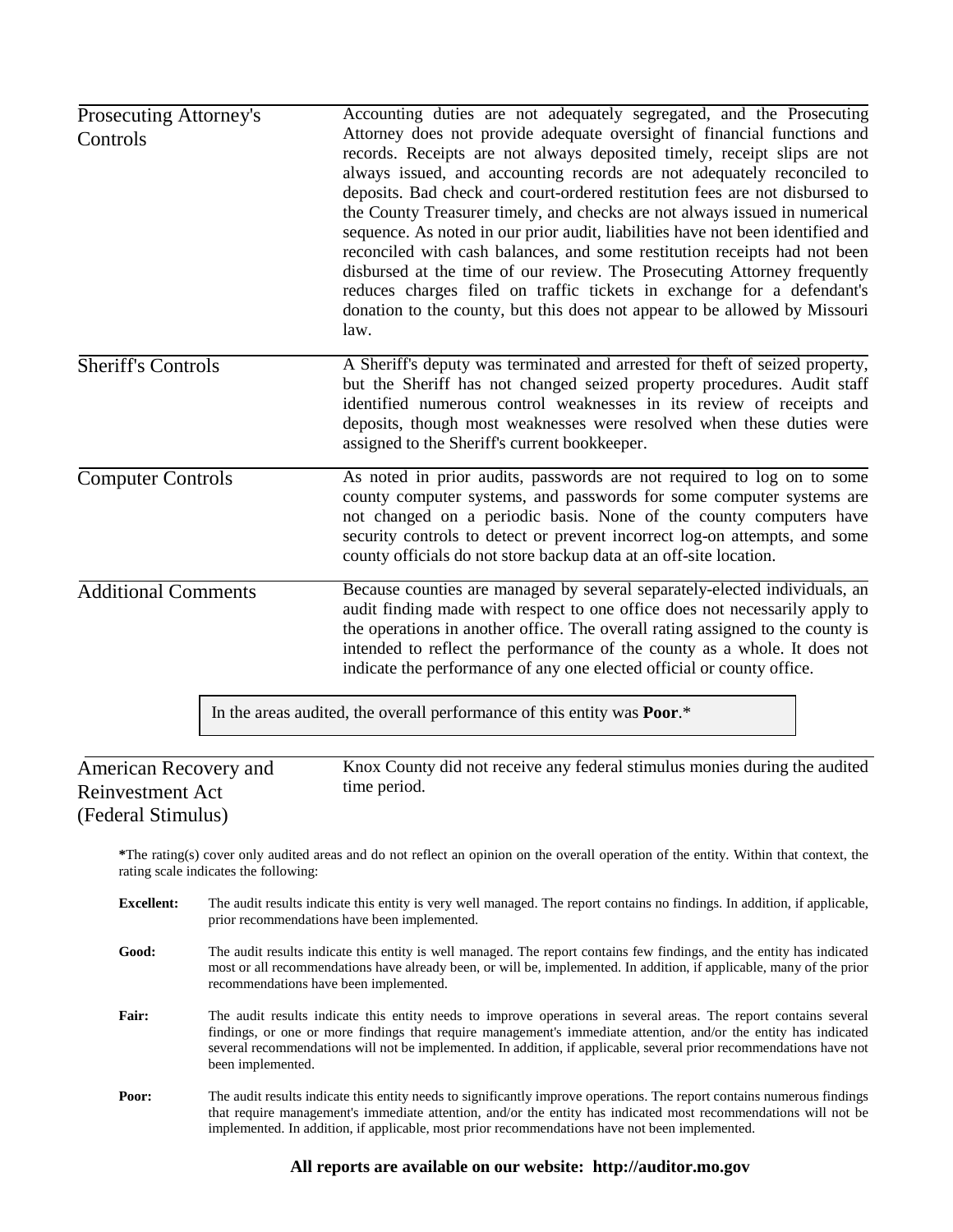## Knox County Table of Contents

|  | <b>State Auditor's Report</b> |  |
|--|-------------------------------|--|
|--|-------------------------------|--|

#### Management Advisory Report - State Auditor's Findings

| 6. Road and Bridge Materials and Receipting Procedures15 |  |
|----------------------------------------------------------|--|
|                                                          |  |
|                                                          |  |
|                                                          |  |
|                                                          |  |

Organization and Statistical Information

 $\overline{2}$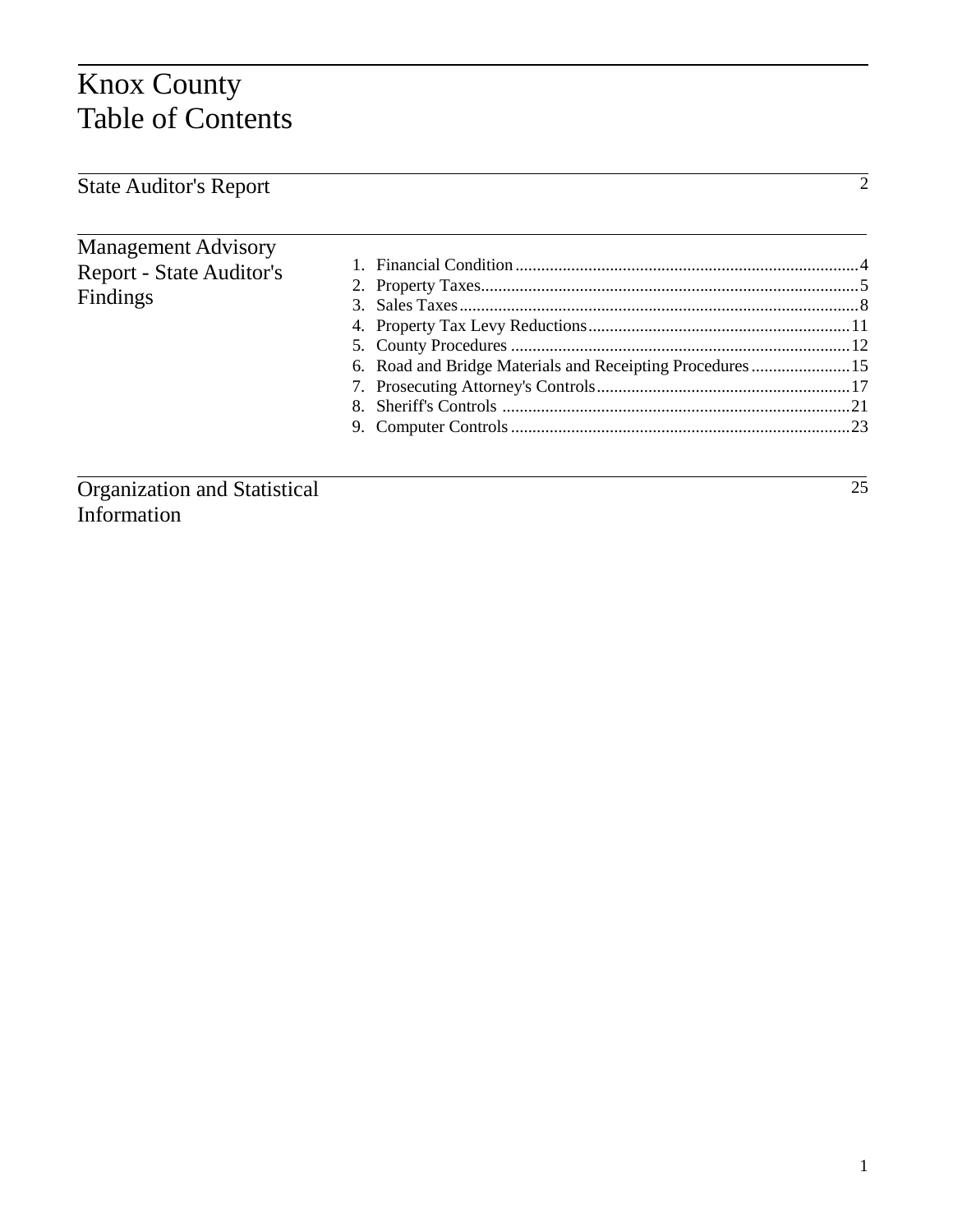

### **THOMAS A. SCHWEICH Missouri State Auditor**

To the County Commission and Officeholders of Knox County

We have audited certain operations of Knox County in fulfillment of our duties under Section 29.230, RSMo. In addition, Casey-Beard-Boehmer PC, Certified Public Accountants, was engaged to audit the financial statements of Knox County for the 2 years ended December 31, 2011. The scope of our audit included, but was not necessarily limited to, the 2 years ended December 31, 2011. The objectives of our audit were to:

- 1. Evaluate the county's internal controls over significant management and financial functions.
- 2. Evaluate the county's compliance with certain legal provisions.
- 3. Evaluate the economy and efficiency of certain management practices and operations, including certain financial transactions.

Our methodology included reviewing minutes of meetings, written policies and procedures, financial records, and other pertinent documents; interviewing various personnel of the county; and testing selected transactions. We obtained an understanding of internal controls that are significant within the context of the audit objectives and assessed whether such controls have been properly designed and placed in operation. We also obtained an understanding of legal provisions that are significant within the context of the audit objectives, and we assessed the risk that illegal acts, including fraud, and violations of contract or other legal provisions could occur. Based on that risk assessment, we designed and performed procedures to provide reasonable assurance of detecting instances of noncompliance significant to those provisions.

We conducted our audit in accordance with the standards applicable to performance audits contained in *Government Auditing Standards*, issued by the Comptroller General of the United States. Those standards require that we plan and perform our audit to obtain sufficient, appropriate evidence to provide a reasonable basis for our findings and conclusions based on our audit objectives. We believe that the evidence obtained provides such a basis.

The accompanying Organization and Statistical Information is presented for informational purposes. This information was obtained from the county's management and was not subjected to the procedures applied in our audit of the county.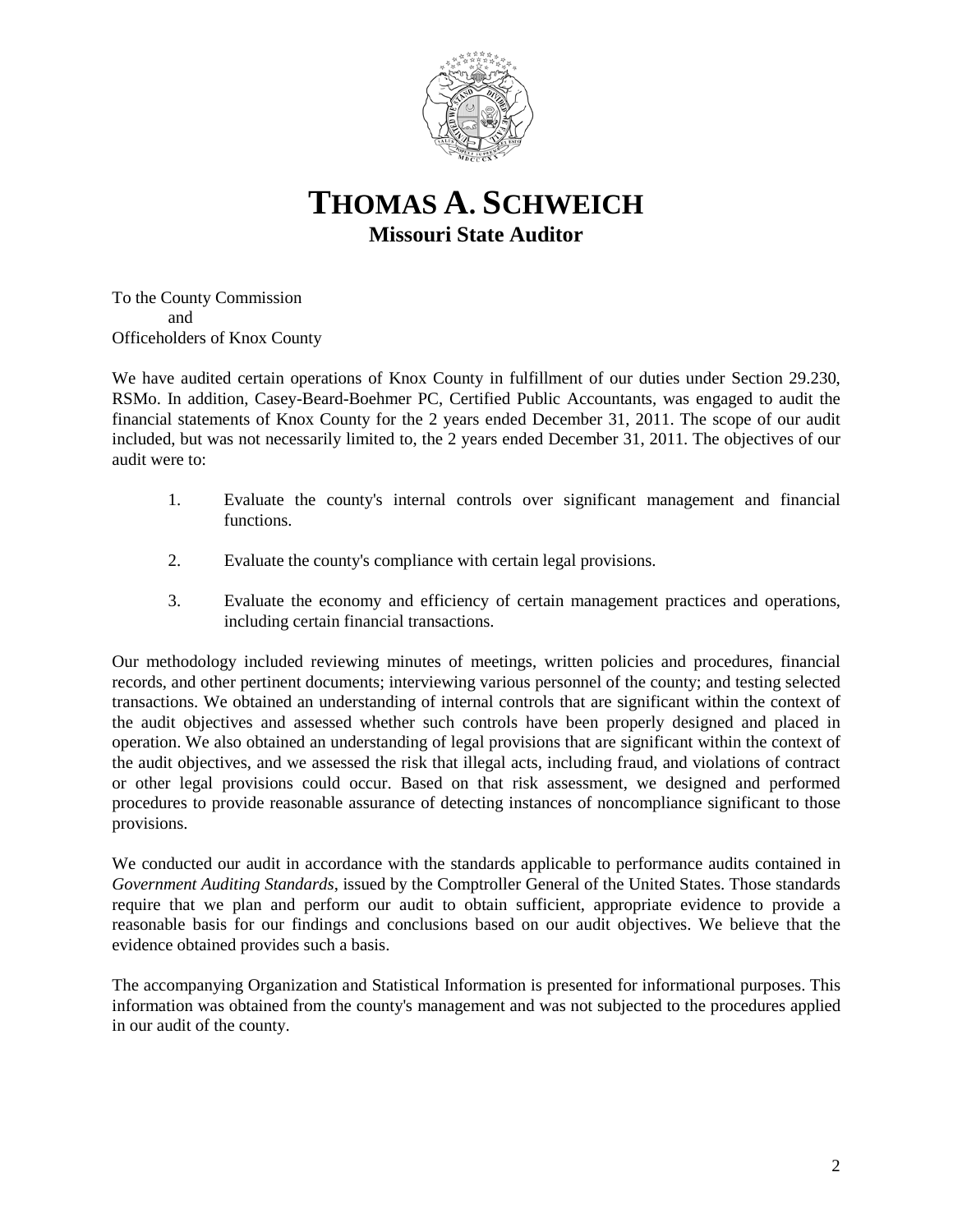For the areas audited, we identified (1) deficiencies in internal controls, (2) noncompliance with legal provisions, and (3) the need for improvement in management practices and procedures. The accompanying Management Advisory Report presents our findings arising from our audit of Knox County.

Thomas A Schwell

Thomas A. Schweich State Auditor

The following auditors participated in the preparation of this report:

| Deputy State Auditor: | Harry J. Otto, CPA       |
|-----------------------|--------------------------|
| Director of Audits:   | Regina Pruitt, CPA       |
| <b>Audit Manager:</b> | Kim Spraggs, CPA         |
| In-Charge Auditor:    | Tina Disney, M.Acct.     |
| <b>Audit Staff:</b>   | <b>Emily Bias</b>        |
|                       | Albert Borde-Koufie, MBA |
|                       | Peter Studer             |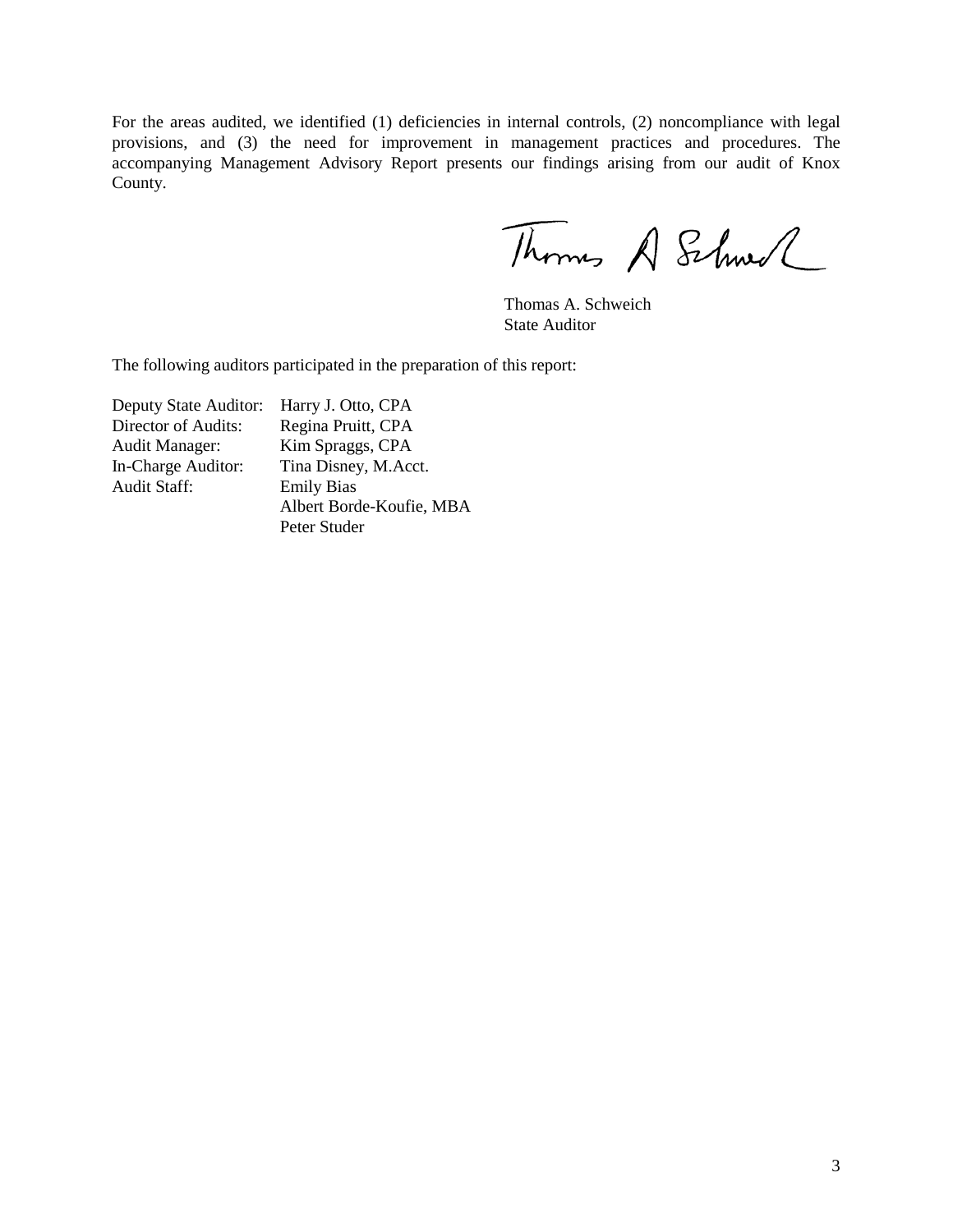As noted in our prior audit, the financial condition of the General Revenue **1. Financial Condition** As noted in our prior audit, the financial condition of the General Reventie **1. Financial Condition** (GR) Fund and the Special Road and Bridge (SRB) Fund remains poor. The following tables reflect actual receipts, disbursements, and ending cash balances of these funds for the last 3 years and anticipated amounts for 2012, according to the approved county budgets and audited financial statements.

|                              |    | 2012       | 2011       | 2010       |             | 2009      |  |
|------------------------------|----|------------|------------|------------|-------------|-----------|--|
| General Revenue Fund         |    | Budgeted*  | $Actual**$ | $Actual**$ |             | $Actual*$ |  |
| Beginning Balance, January 1 | \$ | 141,721    | 7,728      |            | 49,705      | 76,708    |  |
| Receipts                     |    | 685,081    | 809,305    |            | 709,480     | 670,035   |  |
| <b>Disbursements</b>         |    | 736,607    | 675,312    |            | 751,457     | 697,038   |  |
| Ending Balance, December 31  | \$ | 90,195     | 141,721    |            | 7,728       | 49,705    |  |
|                              |    |            |            |            |             |           |  |
|                              |    | 2012       | 2011       |            | 2010        | 2009      |  |
| Special Road and Bridge Fund |    | Budgeted*  | $Actual**$ |            | Actual $**$ | $Actual*$ |  |
| Beginning Balance, January 1 | \$ | 337,670*** | 454,815    |            | 216,241     | 236,135   |  |
| Receipts                     |    | 1,208,825  | 1,572,905  |            | 1,269,737   | 1,175,705 |  |
| <b>Disbursements</b>         |    | 1,522,144  | 1,661,404  |            | 1,031,163   | 1,195,599 |  |
| Ending Balance, December 31  | S  | 24,351     | 366,316    |            | 454,815     | 216,241   |  |

\* Amounts were obtained from county budget documents.

\*\* Amounts were obtained from audited financial statements.

\*\*\* The 2012 beginning balance differs from the 2011 ending balance due to audit adjustments to 2011 receipts in the county's financial statement audit.

> GR Fund and SRB Fund disbursements have generally exceeded receipts and are projected to again exceed receipts during 2012. The County Commission indicated it is aware of the concern and is continually trying to reduce disbursements and maximize receipts. However, we noted several instances where the county made poor financial decisions which impacted the county's financial condition and showed a disregard for statutory provisions and restricted funds.

- The county incorrectly certified a 2010 general revenue property tax reduction resulting in a reduced tax rate ceiling in 2011. We estimate the county has collected \$46,000 to \$79,000 less in 2011 property taxes than it would have if the reduction had been properly classified (see MAR finding number 4).
- During 2011, in an effort to reduce GR Fund expenditures, most fuel for Sheriff's department vehicles was paid from the SRB Fund. However, Section 137.555, RSMo, restricts expenditures from the SRB Fund to improvement and maintenance of county roads and bridges. As a result, monies are due from the GR Fund to the SRB Fund.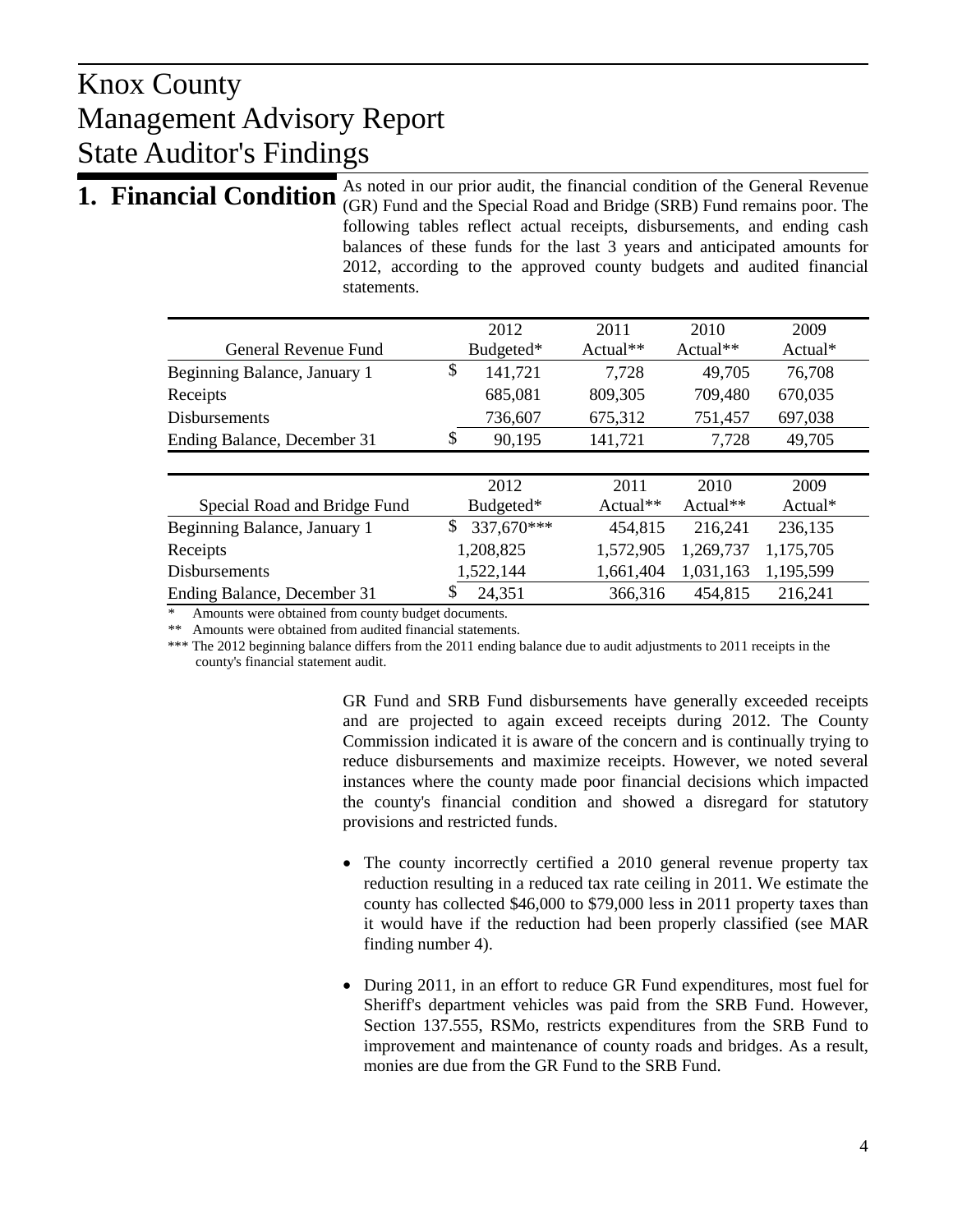

| 2. Property Taxes         | Controls and procedures over the property tax system need improvement.<br>For the 2 years ended February 29, 2012, property taxes collected by the<br>County Collector totaled approximately \$4 million each year. As of June<br>2012, a new property tax system was being developed for the county.                                                                                                                                                                                                                                                                                                                                   |
|---------------------------|-----------------------------------------------------------------------------------------------------------------------------------------------------------------------------------------------------------------------------------------------------------------------------------------------------------------------------------------------------------------------------------------------------------------------------------------------------------------------------------------------------------------------------------------------------------------------------------------------------------------------------------------|
|                           | The Knox County Commission is constantly striving to improve the county's<br>financial condition; however, this is becoming increasingly difficult given<br>the ever increasing costs of necessary goods and equipment. We will<br>continue to closely monitor the budget and take all the necessary steps to<br>improve our finances while continuing to provide necessary services to the<br>best of our abilities. The Knox County Commission will ensure future<br>compliance with state law regarding restricted funds, and will consider<br>repaying the Special Road and Bridge Fund for the Sheriff's department<br>fuel costs. |
| <b>Auditee's Response</b> | The County Commission provided the following written response:                                                                                                                                                                                                                                                                                                                                                                                                                                                                                                                                                                          |
| Recommendation            | The County Commission perform long-term planning and closely monitor<br>the county's financial condition and continue to take the necessary steps to<br>improve the financial condition of the General Revenue Fund and Special<br>Road and Bridge Fund. In addition, the County Commission should ensure<br>compliance with state laws regarding restricted funds and transfers, and<br>consider repaying the Special Road and Bridge Fund from the General<br>Revenue Fund for Sheriff's department fuel costs.                                                                                                                       |
|                           | It is essential the County Commission address the county's financial<br>condition both in the immediate and long-term future. Reducing spending<br>where possible, evaluating controls and management practices to ensure<br>efficient use of county resources, maximizing all sources of revenue, and<br>closely monitoring county budgets are necessary to improve the county's<br>financial condition. The County Commission should ensure all decisions<br>regarding county finances comply with state laws.                                                                                                                        |
|                           | In addition, in April and August 2010, the county attempted to pass a second<br>1/2-cent law enforcement sales tax. While an additional sales tax would<br>have helped the county's financial condition, this tax would have violated<br>state law (see MAR finding number 3).                                                                                                                                                                                                                                                                                                                                                          |
|                           | • During 2010, the county began collecting donations to the GR Fund from<br>defendants as a condition of reducing charges filed on traffic tickets;<br>however, it appears the county lacks the authority to collect these funds<br>(see MAR finding number 7). The county should be cognizant of this<br>inappropriate funding source as future budgets are prepared.                                                                                                                                                                                                                                                                  |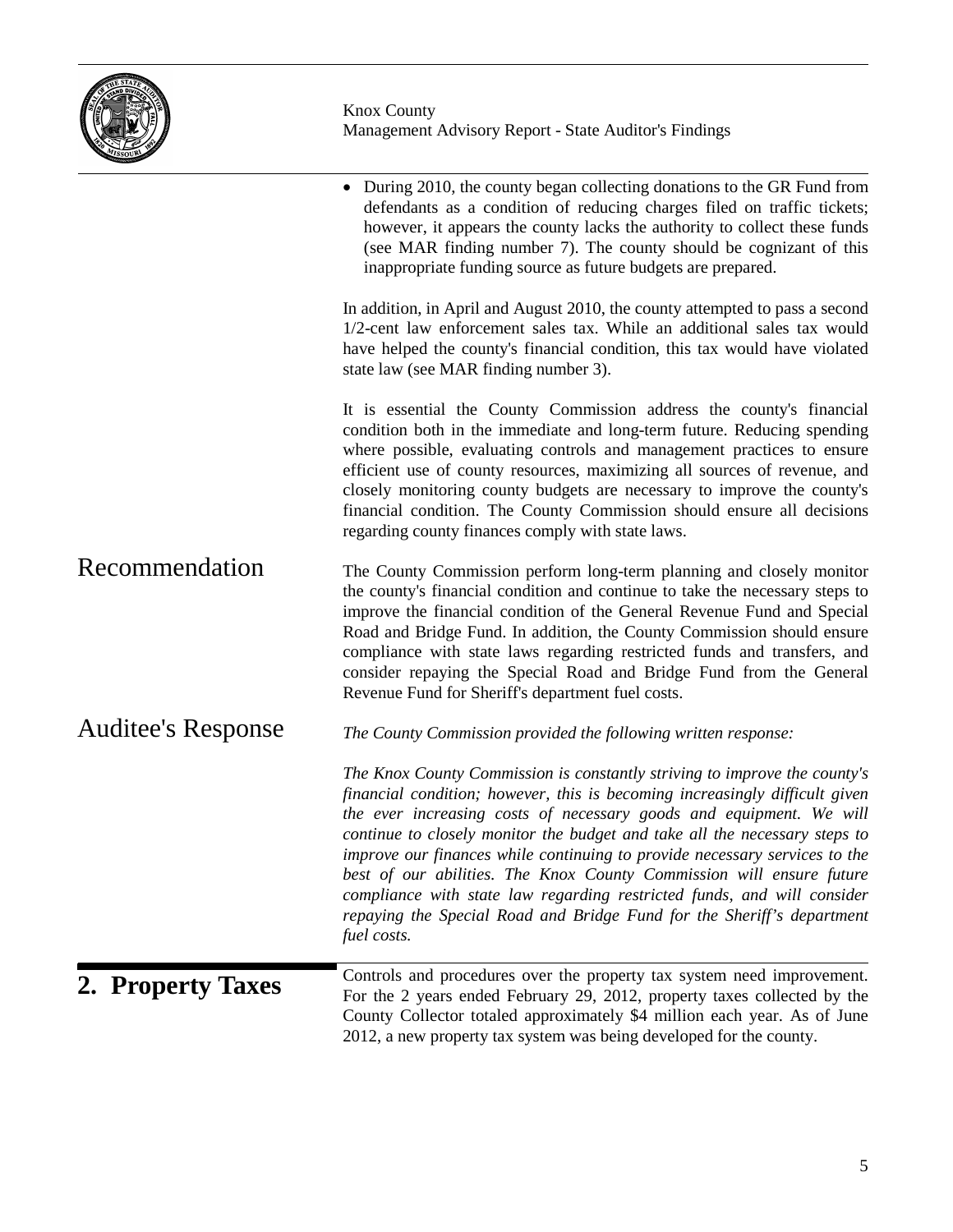

2.1 Additions and abatements As similarly noted in our two prior audits, procedures over property tax additions and abatements are not properly segregated or monitored. Property tax additions and abatements totaled approximately \$215,000 during the year ended February 29, 2012, and \$322,000 during the year ended February 28, 2011. The County Assessor prepares court orders for additions and abatements, the County Clerk approves the court orders, the County Collector posts the additions and abatements to the property tax system, and the County Commission approves an annual report of additions and abatements from the property tax system. A significant control weakness exists because the County Collector is responsible for collecting property taxes, approvals are only made annually, and there is no reconciliation of approved court orders to actual changes made to the property tax system. As a result, additions and abatements, which constitute changes to the amount of taxes the County Collector is charged with collecting, are not properly segregated or monitored, and errors or irregularities could go undetected. Currently, the County Clerk is unable to post corrections to the property tax system because she lacks such access. While developing the new property tax system, consideration should be given to both limiting and providing system access, as appropriate, based on user needs and good internal controls. Sections 137.260 and 137.270, RSMo, assign responsibility to the County Clerk for making corrections to the tax books with the approval of the County Commission. If it is not feasible for the County Clerk to make corrections to the tax books, periodic reviews and timely approvals of court orders, along with an independent reconciliation of approved additions and abatements to corrections made to the property tax system, would help ensure changes are proper. 2.2 Account book and annual Property tax collection activities of the County Collector are not adequately monitored. The County Clerk does not maintain an account book or other records summarizing property tax charges, transactions, and changes. In addition, the County Clerk and the County Commission do not perform procedures to verify the accuracy of the County Collector's monthly or annual settlements. As a result, there is less assurance property tax monies have been accounted for properly and the potential for loss, theft, or misuse to occur without detection is increased. Section 51.150(2), RSMo, requires the County Clerk to maintain accounts with all persons chargeable with monies payable into the county treasury. An account book or other record which summarizes all taxes charged to the County Collector, monthly collections, delinquent credits, additions and settlements

> abatements, and protested amounts should be maintained by the County Clerk. Such records could also be used by the County Clerk and County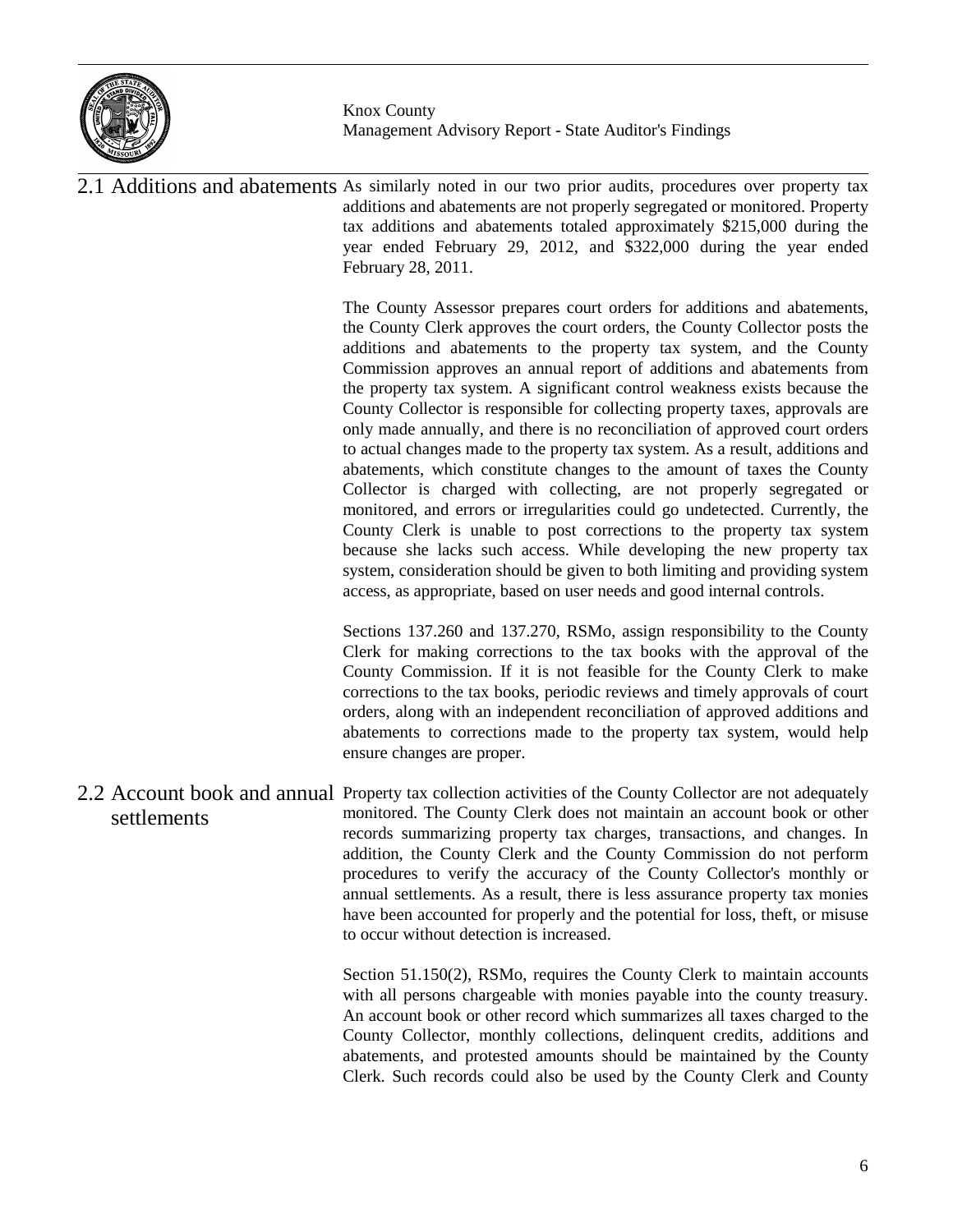

Recommendations

Knox County Management Advisory Report - State Auditor's Findings

Commission to verify the County Collector's monthly and annual settlements.

As similarly noted in several of our prior audits, the County Clerk does not prepare or verify the accuracy of the current or delinquent tax books. The County Collector prepares the tax books from the computer system and there is no independent review performed by the County Clerk. Because the County Collector is responsible for collecting property tax monies, good internal controls require someone independent of that process be responsible for generating and testing the accuracy of the property tax books. Failure to perform reviews of the tax books by an independent person may result in errors or irregularities going undetected. A review of the tax books should include verification of individual entries in the tax books and recalculating total tax book charges. 2.3 Tax books

> Sections 137.290 and 140.050, RSMo, require the County Clerk to extend the current and delinquent tax books and charge the County Collector with the amount of taxes to be collected. If it is not feasible for the County Clerk to prepare the tax books, at a minimum, the accuracy of the tax books should be verified and approval of the tax book amounts to be charged to the County Collector should be documented.

The method of payment (cash, check, or money order) for property tax receipts is not recorded in the property tax system. The County Collector indicated the property tax system lacks the functionality to record this information. The County Collector compensates for this system weakness by documenting the method of payment on the individual paid tax statements and on spreadsheets detailing each receipt and method of payment created when deposits are prepared, and reconciling the composition of receipts per the spreadsheets to the composition of deposits. While developing the new property tax system, the County Collector should work with the computer programmer to ensure the system provides for recording the method of payment for each receipt and the generation of a deposit report containing the composition of receipts. These enhancements would provide for the reconciliation of receipts recorded in the system to deposits and eliminate the need to prepare the spreadsheets. 2.4 Receipts

- 2.1 The County Commission and the County Clerk ensure procedures are adequately segregated and all property tax additions and abatements are properly and timely approved and monitored, and work with the computer programmer to design the new property tax system so the County Clerk can enter additions and abatements.
	- 2.2 The County Clerk maintain an account book with the County Collector. In addition, the County Clerk and the County Commission should use the account book to review the accuracy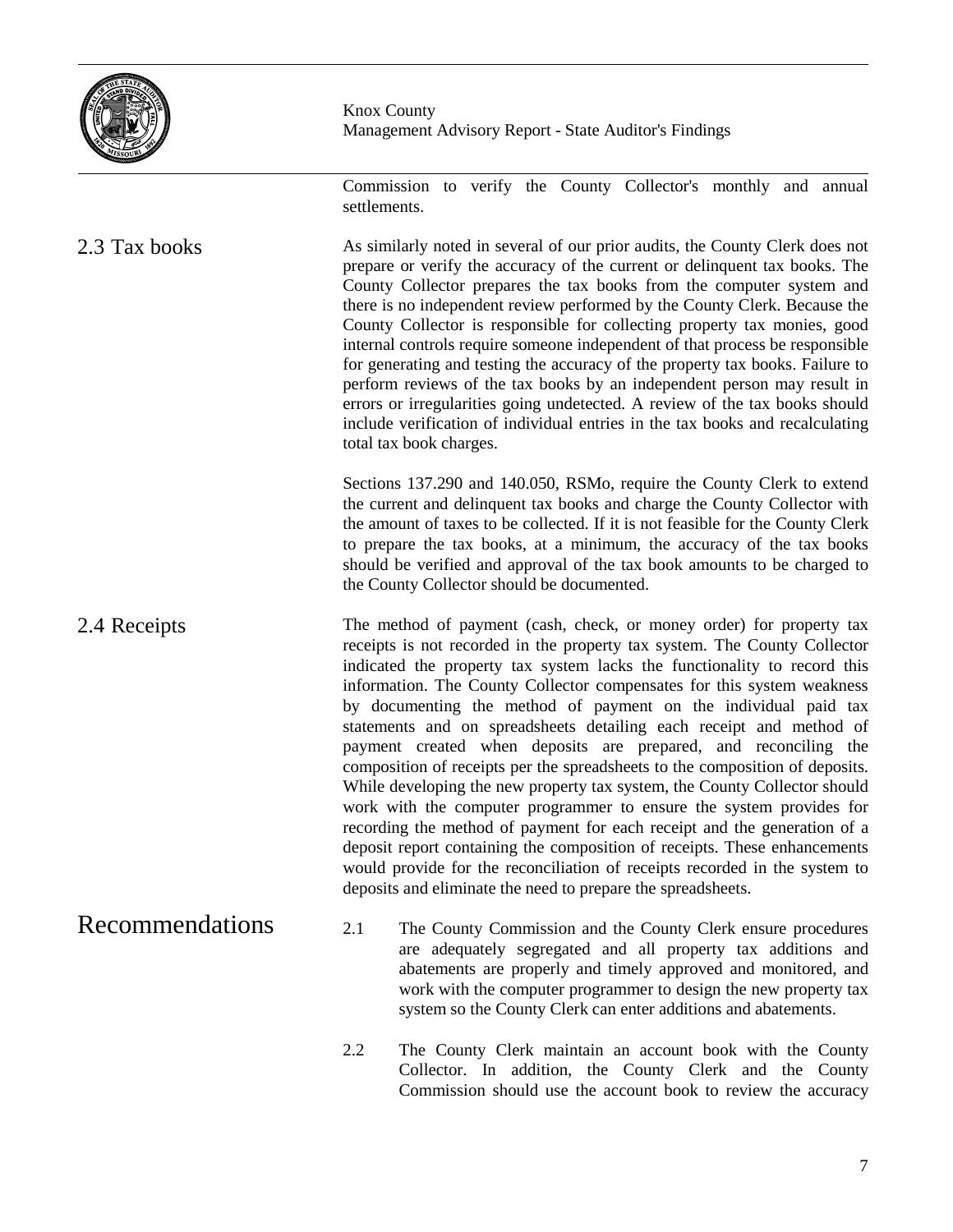

| $\frac{1}{2}$      |                                                                                                                                                                                                                                                                                                                                                                                                                                                                                                                           |
|--------------------|---------------------------------------------------------------------------------------------------------------------------------------------------------------------------------------------------------------------------------------------------------------------------------------------------------------------------------------------------------------------------------------------------------------------------------------------------------------------------------------------------------------------------|
|                    | and completeness of the County Collector's monthly and annual<br>settlements.                                                                                                                                                                                                                                                                                                                                                                                                                                             |
|                    | 2.3<br>The County Clerk prepare the current and delinquent tax books or,<br>at a minimum, verify the accuracy of the tax books prior to charging<br>the County Collector with property tax amounts.                                                                                                                                                                                                                                                                                                                       |
|                    | 2.4<br>The County Collector work with the computer programmer to<br>ensure the new property tax system provides for the recording of the<br>method of payment for each receipt and the generation of a deposit<br>report containing the composition of receipts.                                                                                                                                                                                                                                                          |
| Auditee's Response | The County Commission provided the following written responses:                                                                                                                                                                                                                                                                                                                                                                                                                                                           |
|                    | 2.1<br>At this time, the County Commission looks over and approves<br>property tax additions and abatements on a monthly basis. We are<br>currently working with our programmer to develop a program that<br>allows the Clerk to enter additions and abatements.                                                                                                                                                                                                                                                          |
|                    | 2.2<br>The County Commission will comply with this recommendation.                                                                                                                                                                                                                                                                                                                                                                                                                                                        |
|                    | The County Clerk provided the following written responses:                                                                                                                                                                                                                                                                                                                                                                                                                                                                |
|                    | 2.1<br>I have already implemented this. I am monitoring the abatements<br>and additions by keeping an excel spreadsheet of these.                                                                                                                                                                                                                                                                                                                                                                                         |
|                    | 2.2<br>I have already implemented this. I am currently keeping an account<br>with the Collector. I plan to balance with the Collector twice a year.                                                                                                                                                                                                                                                                                                                                                                       |
|                    | 2.3<br>Presently, I enter the levies for the current year's tax book. I have<br>implemented the procedure to check the Collector's computer<br>calculation.                                                                                                                                                                                                                                                                                                                                                               |
|                    | The County Collector provided the following response:                                                                                                                                                                                                                                                                                                                                                                                                                                                                     |
|                    | 2.4<br>The mode of payment is now recorded in the new system. We will<br>work with the computer programmer to include the mode and<br>cash/check totals on the daily abstract of collections report.                                                                                                                                                                                                                                                                                                                      |
| 3. Sales Taxes     | Various concerns related to county sales taxes were identified. For many<br>years, the county has had four 1/2-cent sales tax levies: two general sales tax<br>levies which do not expire, one of which has a property tax levy reduction<br>requirement; a renewable 4-year capital improvement sales tax levy; and, a<br>law enforcement sales tax levy which does not expire. For each of these<br>sales taxes, the county collected a total of approximately \$285,000 during<br>the 2 years ended December 31, 2011. |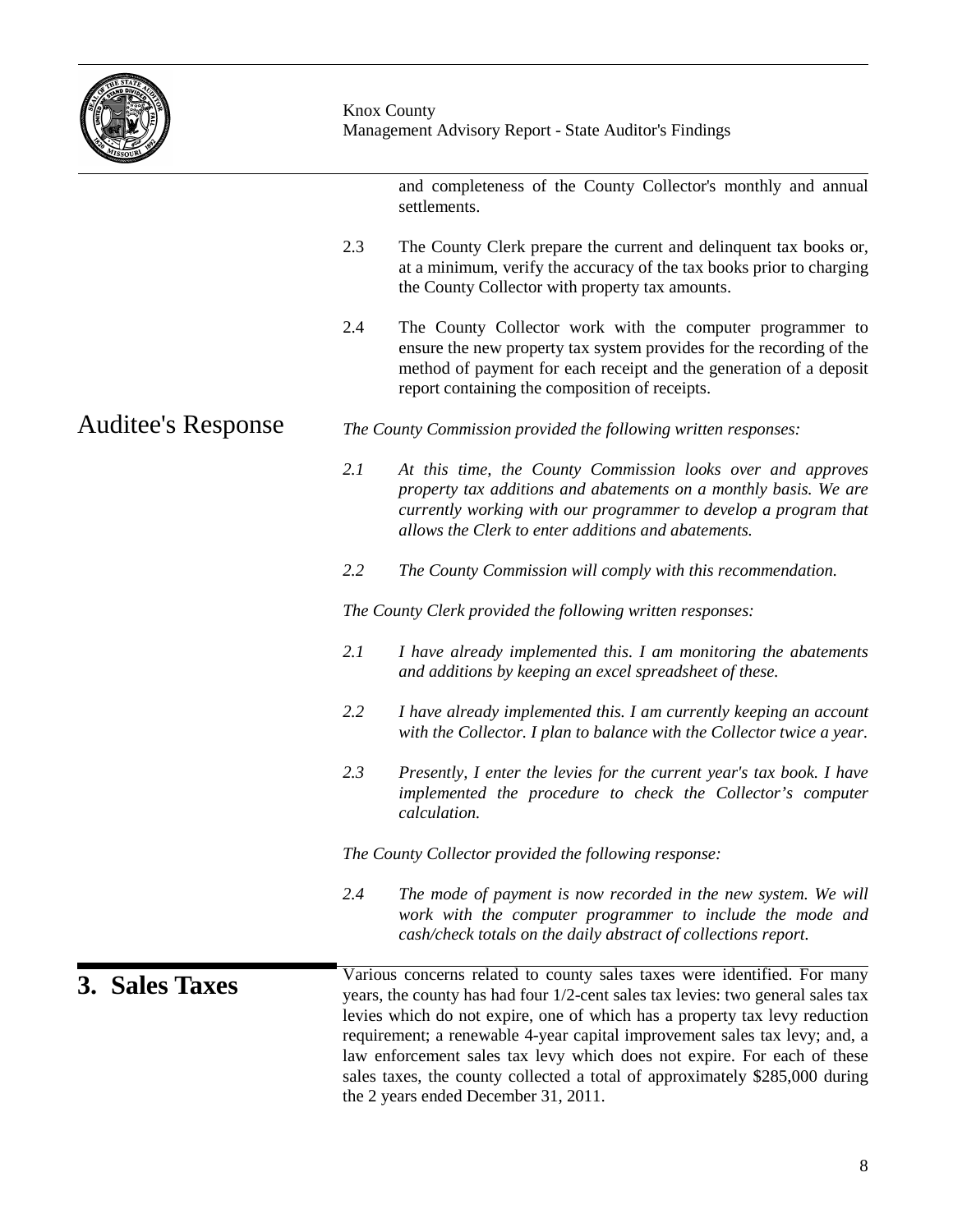

The ballots, court orders, and county procedures supporting the capital improvement sales tax do not comply with state law. Every 4 years since 1985, county voters have renewed the capital improvement sales tax levy, and the county deposits the related tax receipts into the SRB Fund. Section 67.700, RSMo, allows counties to impose a sales tax for any capital improvement purpose designated by the county in a ballot submitted to voters, and requires the monies received from the sales tax be deposited in a separate fund and used solely for the designated capital improvement purpose. However, the April 2008 and 2012 ballots did not indicate the tax was a capital improvement tax or identify a capital improvement purpose, and incorrectly stated the sales tax was to be used "for the purpose of the General Revenue Fund." While the April 2012 court order correctly stated the sales tax was passed under Section 67.700, RSMo, the 2008 court order incorrectly cited Section 67.547, RSMo, a statute related to general sales taxes. Ballots and/or court orders previous to 2008 correctly indicated the tax was for road and bridge capital improvement purposes. Further, the county deposits the capital improvement sales tax receipts in the SRB Fund and does not separately account for receipts, disbursements, or balances of these monies. The County Clerk and County Commission indicated the April 2008 and 2012 ballots and court orders were written in error. As a result, the county submitted a ballot proposal to voters in August 2012 to clarify the purpose of the sales tax and voters approved the revised ballot which clarified the tax was for the purpose of road and bridge building, repair, maintenance, and general capital improvement. Procedures should be implemented to ensure monies received from the capital improvement sales tax are tracked and spent in accordance with state law. In addition, the County Commission should consult with legal counsel regarding the ballot language supporting future sales taxes proposed to voters. In April and August 2010, the county attempted to pass a second 1/2-cent law enforcement sales tax levy. This additional levy would have exceeded the statutory maximum by 1/2-cent. In addition, the county violated state law when resubmitting the proposed tax to voters in August 2010. Section 67.582, RSMo, allows counties to impose a law enforcement sales tax of up to 1/2-cent, but prohibits counties from submitting a sales tax proposal to voters sooner than 12 months from the date of the last proposal. Since the law enforcement sales tax did not pass, the statutory maximum levy was not exceeded. 3.1 Capital improvement sales tax 3.2 Law enforcement sales tax

County officials indicated they attempted to pass the additional sales tax to help cover law enforcement expenses currently funded by the GR Fund and improve the county's financial condition; however, they were unaware of the statutory limits and requirements for law enforcement sales taxes. Prior to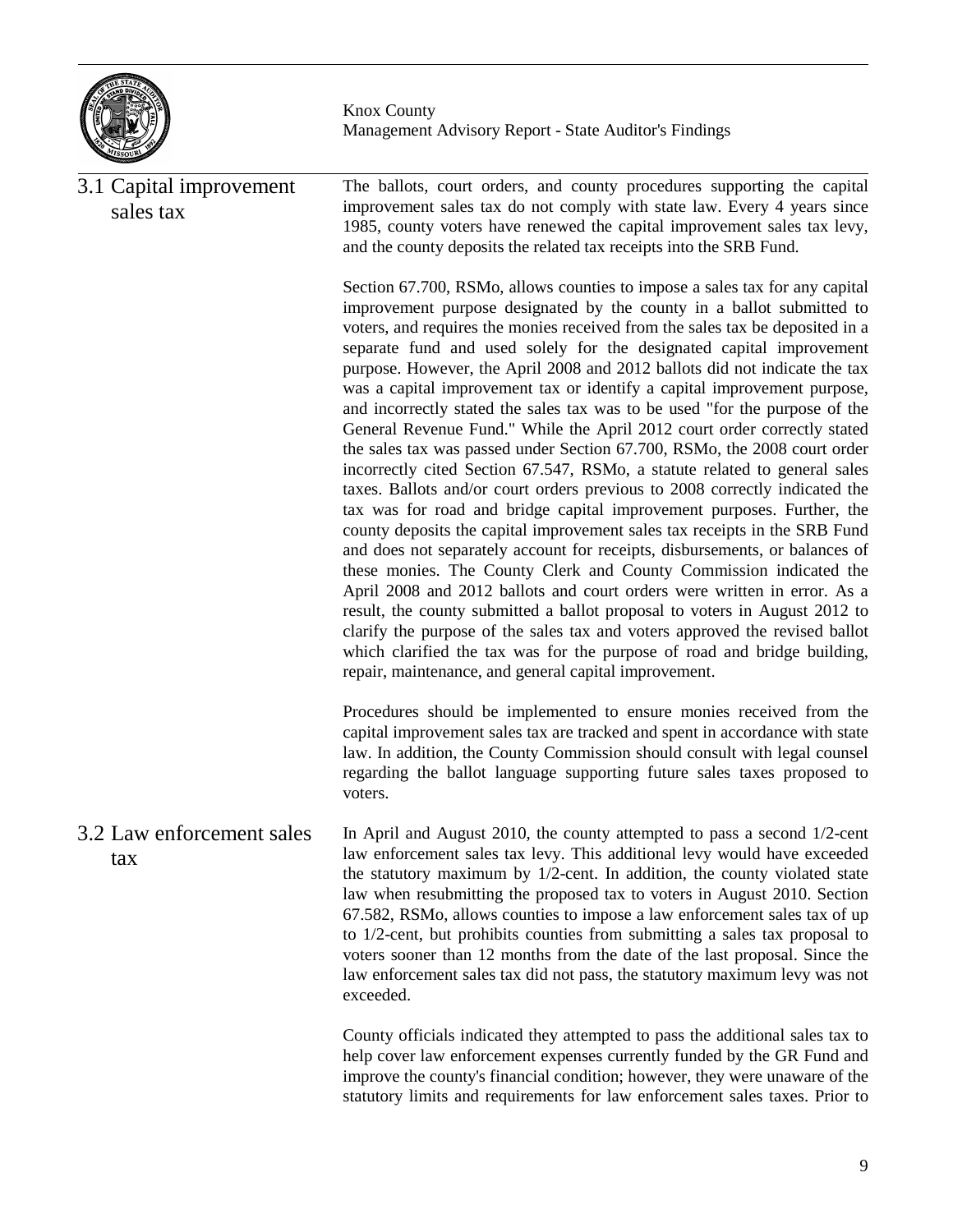

|                           | provisions. | submitting any future sales taxes to voters for approval, the county should<br>research the statutory requirements for current and proposed sales taxes to<br>ensure sales tax rates and proposal frequency comply with statutory                                                                                                                                                                                                                                                                                                                                                                                                                                                                     |  |  |  |  |
|---------------------------|-------------|-------------------------------------------------------------------------------------------------------------------------------------------------------------------------------------------------------------------------------------------------------------------------------------------------------------------------------------------------------------------------------------------------------------------------------------------------------------------------------------------------------------------------------------------------------------------------------------------------------------------------------------------------------------------------------------------------------|--|--|--|--|
| 3.3 Sales tax records     |             | County sales tax records are insufficient. County officials could not locate<br>ballots or court orders supporting sales taxes voted on prior to 2010. At our<br>request, the County Clerk obtained copies of these records from the<br>Missouri Department of Revenue. In addition, the county does not maintain<br>a summary record of various sales taxes imposed and collected. Such a<br>record should include statutory authority, rates, effective and expiration<br>dates, and property tax levy reduction and renewal requirements. Because of<br>the lack of records, the county does not have the information necessary to<br>ensure sales taxes are handled in accordance with state law. |  |  |  |  |
|                           |             | Comprehensive records of county sales taxes, identifying all sales taxes and<br>relevant details along with copies of related supporting documents (ballots,<br>court orders), provide support should questions arise and for reference when<br>developing ballots or considering the imposition of a new sales tax.                                                                                                                                                                                                                                                                                                                                                                                  |  |  |  |  |
| Recommendations           |             | The County Commission and County Clerk:                                                                                                                                                                                                                                                                                                                                                                                                                                                                                                                                                                                                                                                               |  |  |  |  |
|                           | 3.1         | Implement procedures to ensure monies received from the capital<br>improvement sales tax are tracked and spent in accordance with<br>state law. In addition, the County Commission should consult with<br>legal counsel regarding ballot language supporting future sales taxes<br>proposed to voters.                                                                                                                                                                                                                                                                                                                                                                                                |  |  |  |  |
|                           | 3.2         | Research the statutory requirements for current and proposed sales<br>taxes and ensure sales tax levies do not exceed statutory limits prior<br>to submitting any future sales tax proposals to voters for approval.                                                                                                                                                                                                                                                                                                                                                                                                                                                                                  |  |  |  |  |
|                           | 3.3         | Maintain a comprehensive record of all county sales taxes and all<br>supporting documents.                                                                                                                                                                                                                                                                                                                                                                                                                                                                                                                                                                                                            |  |  |  |  |
| <b>Auditee's Response</b> |             | The County Commission and the County Clerk provided the following<br>written responses:                                                                                                                                                                                                                                                                                                                                                                                                                                                                                                                                                                                                               |  |  |  |  |
|                           | 3.1<br>&3.2 | Revenue from the capital improvement sales tax will be budgeted<br>separately from the Special Road and Bridge Fund on the 2013<br>budget. We will seek legal counsel in the future to look over ballot<br>language before placing any issue on the ballot.                                                                                                                                                                                                                                                                                                                                                                                                                                           |  |  |  |  |
|                           | 3.3         | This has been implemented.                                                                                                                                                                                                                                                                                                                                                                                                                                                                                                                                                                                                                                                                            |  |  |  |  |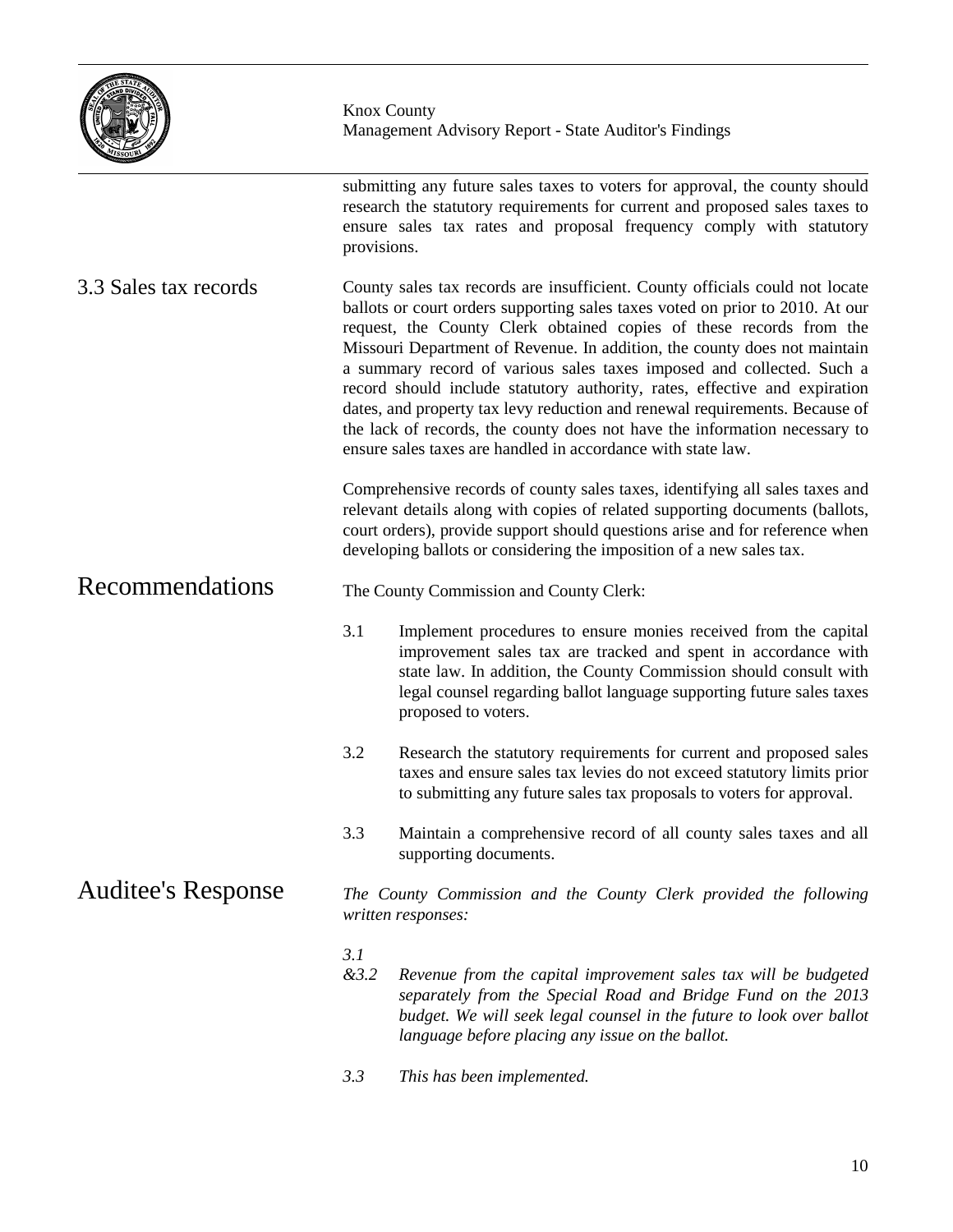|                                           |                | <b>Knox County</b><br>Management Advisory Report - State Auditor's Findings                                                                                                                                                                                                                                                                                                                                                                                                                                                                                                                                                                                                                                                                                                                                                                                                                                                                                                                                                                                                                                                                                                                                                |    |       |       |       |       |
|-------------------------------------------|----------------|----------------------------------------------------------------------------------------------------------------------------------------------------------------------------------------------------------------------------------------------------------------------------------------------------------------------------------------------------------------------------------------------------------------------------------------------------------------------------------------------------------------------------------------------------------------------------------------------------------------------------------------------------------------------------------------------------------------------------------------------------------------------------------------------------------------------------------------------------------------------------------------------------------------------------------------------------------------------------------------------------------------------------------------------------------------------------------------------------------------------------------------------------------------------------------------------------------------------------|----|-------|-------|-------|-------|
| 4. Property Tax Levy<br><b>Reductions</b> |                | Errors in reporting and calculating property tax levy reductions negatively<br>impacted the county's general revenue property tax receipts and compliance<br>with property tax levy reduction requirements. Effective January 1, 1981,<br>Knox County voters enacted a 1/2-cent sales tax with a provision to reduce<br>property taxes by 50 percent of sales taxes collected.                                                                                                                                                                                                                                                                                                                                                                                                                                                                                                                                                                                                                                                                                                                                                                                                                                             |    |       |       |       |       |
|                                           |                | For 2008 through 2011, the county certified to the State Auditor's office,<br>sales tax and voluntary reductions to general revenue property tax levies as<br>follows:                                                                                                                                                                                                                                                                                                                                                                                                                                                                                                                                                                                                                                                                                                                                                                                                                                                                                                                                                                                                                                                     |    |       |       |       |       |
|                                           |                |                                                                                                                                                                                                                                                                                                                                                                                                                                                                                                                                                                                                                                                                                                                                                                                                                                                                                                                                                                                                                                                                                                                                                                                                                            |    | 2011  | 2010  | 2009  | 2008  |
|                                           |                | Tax rate ceiling                                                                                                                                                                                                                                                                                                                                                                                                                                                                                                                                                                                                                                                                                                                                                                                                                                                                                                                                                                                                                                                                                                                                                                                                           | \$ | .3341 | .4239 | .4239 | .4273 |
|                                           |                | Sales tax reduction                                                                                                                                                                                                                                                                                                                                                                                                                                                                                                                                                                                                                                                                                                                                                                                                                                                                                                                                                                                                                                                                                                                                                                                                        |    | .0442 | .0000 | .1304 | .1273 |
|                                           |                | Voluntary reduction                                                                                                                                                                                                                                                                                                                                                                                                                                                                                                                                                                                                                                                                                                                                                                                                                                                                                                                                                                                                                                                                                                                                                                                                        |    | .0000 | .1264 | .0000 | .0000 |
|                                           |                | Actual tax levy                                                                                                                                                                                                                                                                                                                                                                                                                                                                                                                                                                                                                                                                                                                                                                                                                                                                                                                                                                                                                                                                                                                                                                                                            | \$ | .2899 | .2975 | .2935 | .3000 |
|                                           |                | sales tax reduction. In previous and subsequent years, the county reported<br>these reductions as sales tax reductions, and the County Clerk indicated the<br>2010 reduction was incorrectly classified.<br>The error was made during a non-reassessment year (even year), resulting in<br>a reduced tax rate ceiling during the subsequent reassessment year. The<br>property tax rate ceiling in the subsequent year would have increased if the<br>rollback classification error had not occurred. As a result, the amount of<br>property taxes the county collected was significantly impacted. We estimate<br>the county could have collected \$46,000 to \$79,000 more in 2011 property<br>taxes if the 2010 property levy reduction had been properly classified. The<br>County Clerk and Commission indicated they did not realize the impact of<br>the error. After we brought these errors to the attention of the County Clerk,<br>the County Commission held a public hearing and prepared a resolution to<br>return the status of the reduction to mandatory instead of voluntary, and<br>necessary corrections were made by the State Auditor's office to reinstate<br>the county tax rate ceiling for 2012. |    |       |       |       |       |
|                                           | 2011 reduction | Because the 2011 tax rate ceiling was significantly reduced, the county<br>made only a small sales tax reduction to the actual property tax levy. As a<br>result, the county's 2011 property tax levy reduction was not sufficient to<br>offset sales taxes received by approximately \$26,500. While the county's<br>minimum required property tax reduction for 2011 was approximately<br>\$57,800, the actual reduction was only approximately \$31,300. The county's<br>2011 property tax reduction worksheet contains several errors and<br>discrepancies, some of which could not be explained by County Clerk office<br>personnel, and does not support the reductions and tax rates information<br>reported to the State Auditor's office.                                                                                                                                                                                                                                                                                                                                                                                                                                                                         |    |       |       |       |       |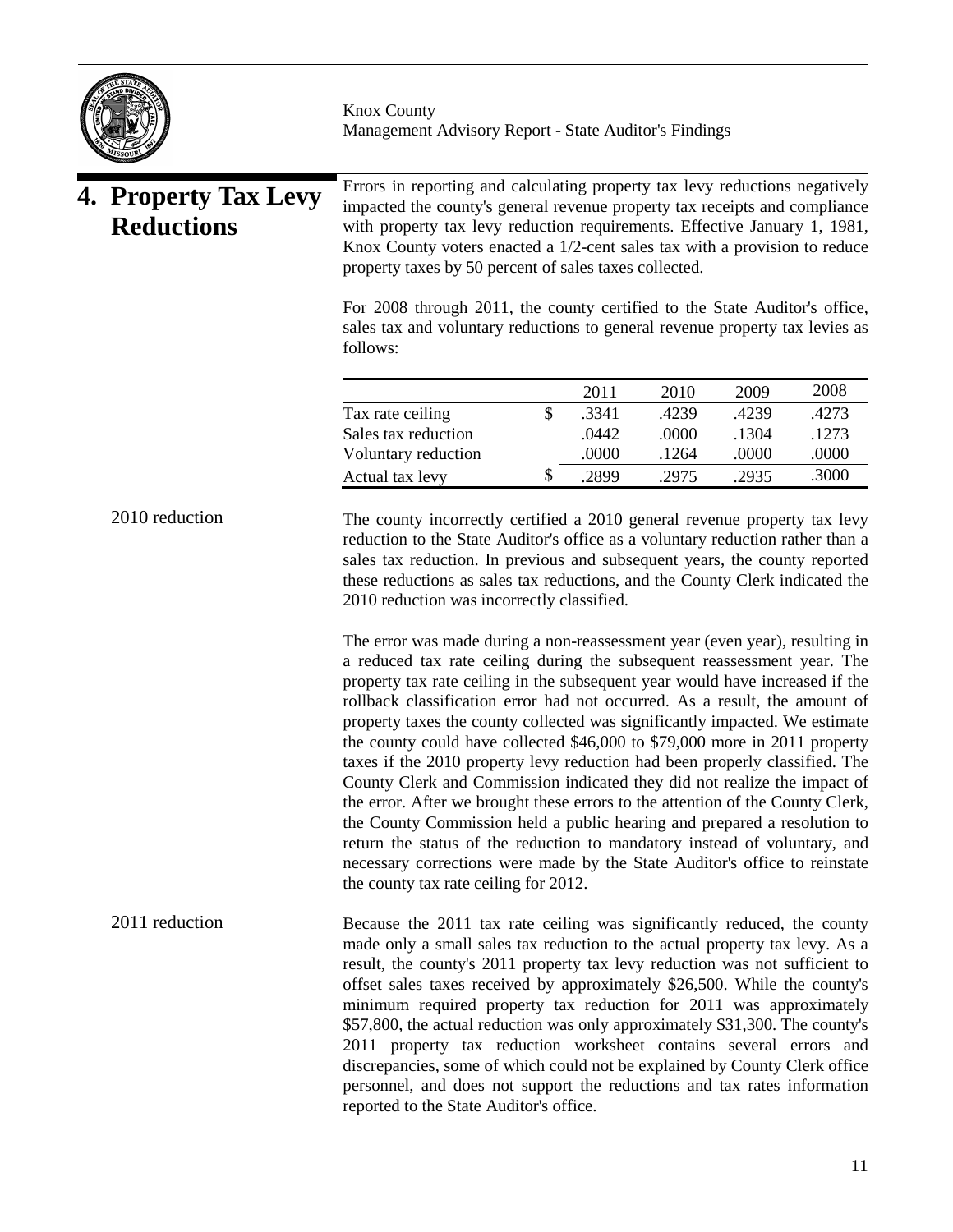|                             | <b>Knox County</b><br>Management Advisory Report - State Auditor's Findings                                                                                                                                                                                                                                                                                                                                                                                                                                                                                                                                                                                                                                                                                                                                                                                                                                                                                                                                                              |
|-----------------------------|------------------------------------------------------------------------------------------------------------------------------------------------------------------------------------------------------------------------------------------------------------------------------------------------------------------------------------------------------------------------------------------------------------------------------------------------------------------------------------------------------------------------------------------------------------------------------------------------------------------------------------------------------------------------------------------------------------------------------------------------------------------------------------------------------------------------------------------------------------------------------------------------------------------------------------------------------------------------------------------------------------------------------------------|
|                             | Section 67.505, RSMo, requires the county to reduce property taxes for a<br>percentage of sales taxes collected. The county is required to estimate the<br>annual property tax levy to meet a 50 percent reduction requirement, and<br>certify to the State Auditor's office the annual property tax levy including<br>the amount the levy is required to be reduced for sales tax collections, as<br>well as any voluntary reductions. To ensure property tax levies are properly<br>set and property tax levy ceilings are maintained, the County Clerk should<br>ensure property tax levies are adequately reduced by 50 percent of sales tax<br>revenue and property tax levy reductions are accurately classified when<br>reported to the State Auditor's office.                                                                                                                                                                                                                                                                   |
| Recommendation              | The County Commission and the County Clerk properly distinguish<br>between sales tax and voluntary reductions on certified property tax levy<br>forms and ensure property tax levies are adequately reduced by 50 percent<br>of sales tax revenue as required by state law. In addition, the county should<br>develop a plan to correct for the excess 2011 property tax collections.                                                                                                                                                                                                                                                                                                                                                                                                                                                                                                                                                                                                                                                    |
| <b>Auditee's Response</b>   | The County Commission and the County Clerk provided the following<br>written response:                                                                                                                                                                                                                                                                                                                                                                                                                                                                                                                                                                                                                                                                                                                                                                                                                                                                                                                                                   |
|                             | This issue has been corrected and we will monitor this more closely in the<br>future. We will consider adjusting for the excess property tax collections<br>when we set future rates.                                                                                                                                                                                                                                                                                                                                                                                                                                                                                                                                                                                                                                                                                                                                                                                                                                                    |
| <b>5. County Procedures</b> | Procedures related to fuel and vehicle use, employee leave records and<br>compensatory time, and unemployment claims are in need of improvement.                                                                                                                                                                                                                                                                                                                                                                                                                                                                                                                                                                                                                                                                                                                                                                                                                                                                                         |
| 5.1 Fuel and vehicle use    | As noted in our two prior audits, improvement is needed in controls and<br>procedures over fuel and vehicle use. Accounting records indicate fuel<br>purchases for the road and bridge and Sheriff's departments totaled<br>approximately \$150,000 in 2011 and \$125,000 in 2010.                                                                                                                                                                                                                                                                                                                                                                                                                                                                                                                                                                                                                                                                                                                                                       |
|                             | The road and bridge department maintains two bulk fuel tanks and the<br>Sheriff's department maintains one bulk fuel tank. These fuel tanks, which<br>are located at the road and bridge department shed, are locked and metered;<br>and gallons of fuel pumped are recorded on fuel use logs. The logs are<br>submitted to the County Clerk's office for all road and bridge and Sheriff's<br>department vehicles and equipment, but do not provide sufficient data and<br>are not reviewed or reconciled to fuel purchase records. Fuel logs<br>maintained by the Sheriff's department lacked some mileage information<br>and are not maintained separately by vehicle. Fuel logs maintained by the<br>road and bridge department did not contain mileage or hour information.<br>Without sufficiently detailed fuel logs, the County Clerk's office is unable to<br>effectively monitor fuel use and vehicle and equipment use. Failure to<br>account for fuel purchases could result in loss, theft, and misuse going<br>undetected. |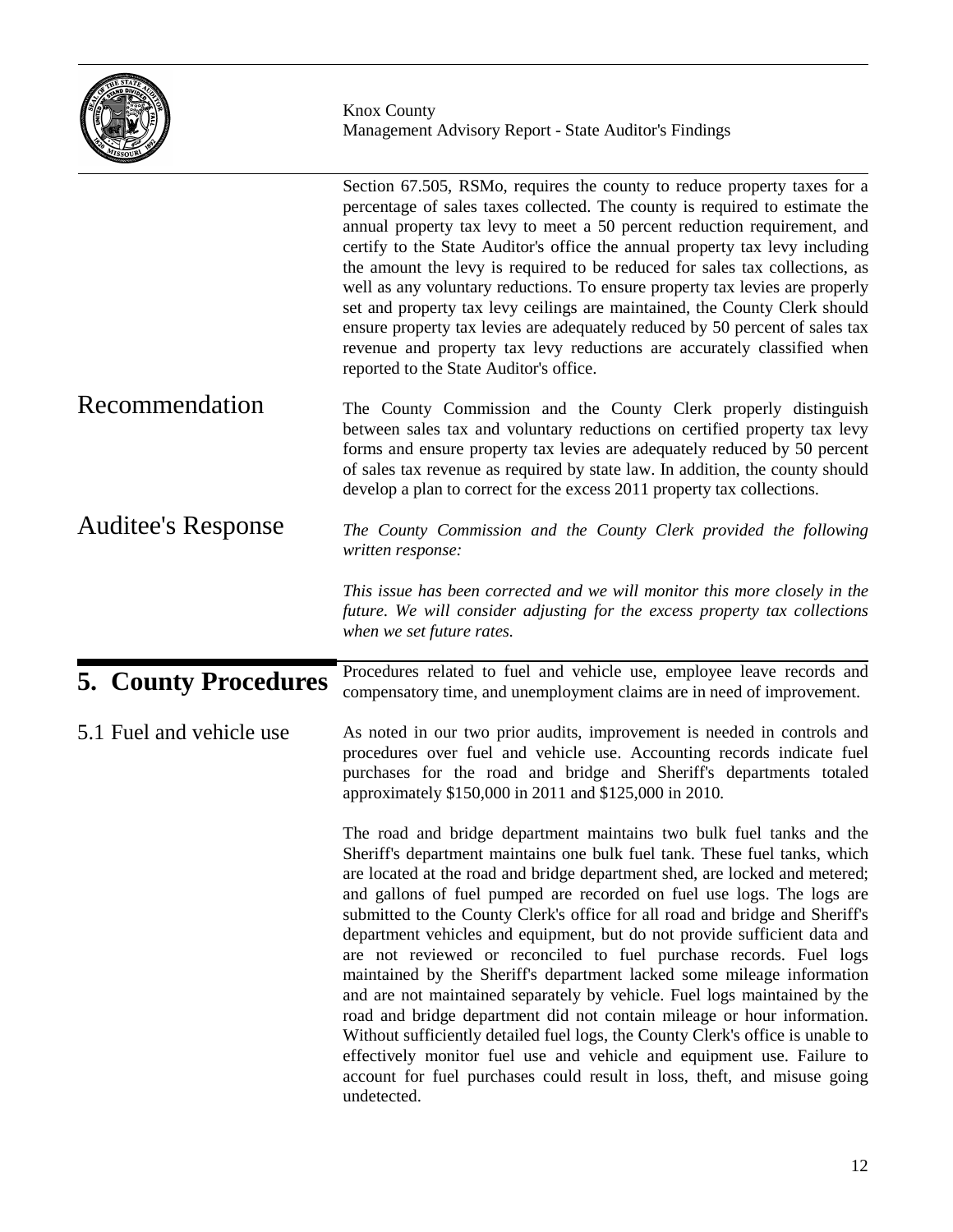

5.2 Employee leave records and compensatory time

Knox County Management Advisory Report - State Auditor's Findings

To ensure the reasonableness and propriety of fuel use and disbursements, procedures should be established to monitor fuel use and reconcile the amount of fuel used to fuel purchased and on hand. Complete and accurate mileage and fuel logs are necessary to support fuel charges and to document the appropriate use of vehicles and equipment.

Controls over employee leave records and compensatory time need improvement.

As noted in our three prior audits, centralized records of leave balances and leave used and earned are not maintained for all employees. The County Clerk records and tracks leave balances for all county employees, except employees of the Assessor's and County Collector's offices. While these employees record their leave balances on their timesheets submitted to the County Clerk's office, the County Clerk does not review the balances for accuracy and compliance with county policy. Without centralized leave records, the County Commission cannot ensure employee vacation, sick, and compensatory leave balances are accurate and in compliance with county policy. Centralized records

The county does not calculate compensatory time for Sheriff's department employees in accordance with county policy. In October 2011, County Clerk personnel began incorrectly calculating compensatory time earned by Sheriff's department employees. These employees currently accrue compensatory time when they work more than 40 hours in a week; however, the county's policy requires law enforcement personnel to work more than 171 hours in a 28-day period before compensatory time is earned. We noted a Sheriff's deputy earned 34.5 hours of compensatory time from October 2011 through December 2011 based on working more than 40 hours in a week; however, if county policy had been followed, compensatory time earned would have been 6 hours. According to the County Clerk, procedures were changed due to a change in office personnel. Compensatory time

> By not following county policy related to compensatory time, the county may be paying more than required resulting in a greater financial burden for the county. Although compensatory time is not paid out unless an employee leaves employment, employees are able to use the compensatory time in lieu of accumulated vacation and sick leave. Accurate compensatory time calculation procedures are necessary to ensure compliance with county policy and equitable treatment of county employees.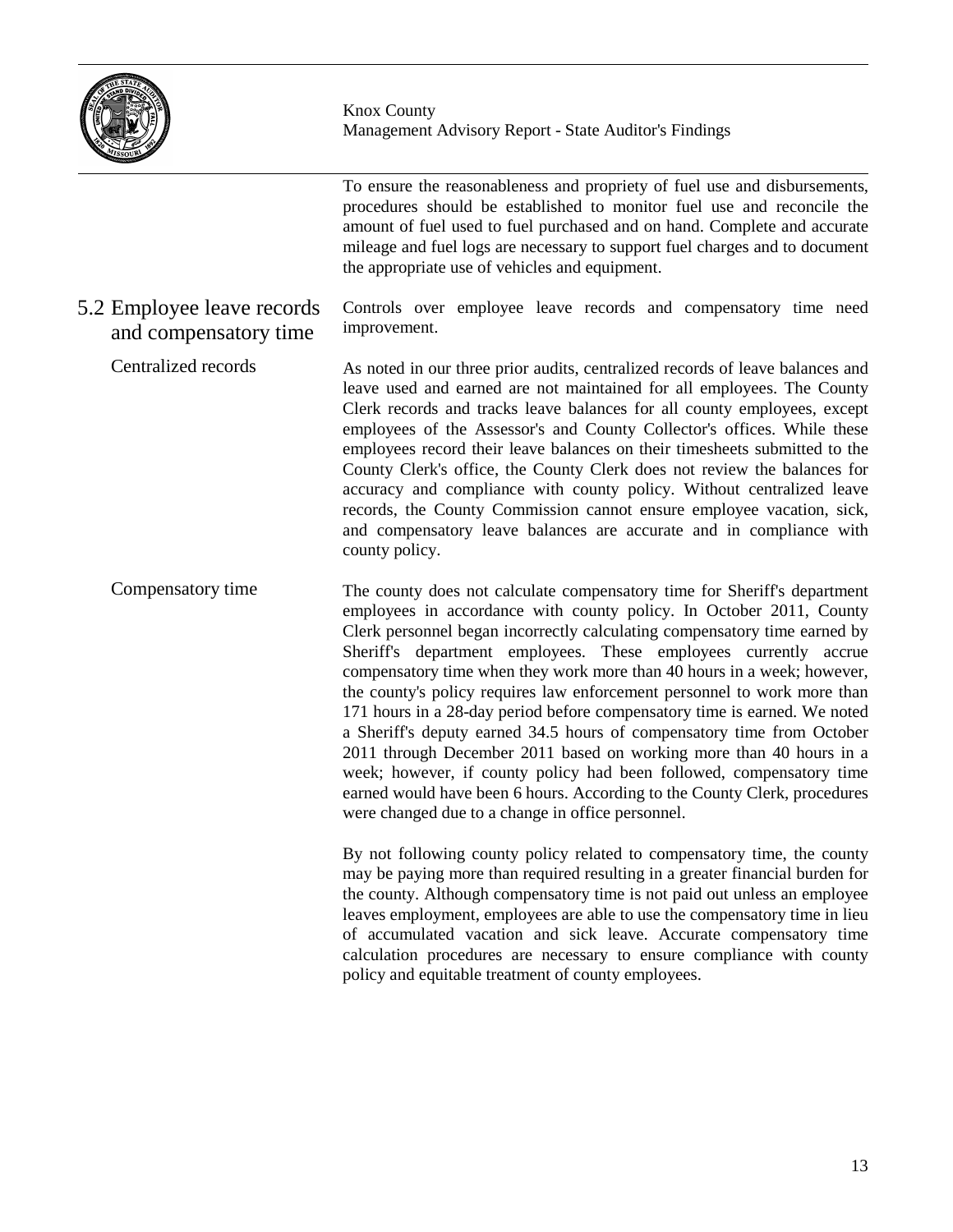

| 5.3 Unemployment claims   |     | The county failed to timely protest the former County Clerk's claim for<br>unemployment benefits to the Missouri Department of Labor and Industrial<br>Relations (DLIR), Division of Employment Security. The county was<br>mailed notice of the claim on June 6, 2011, and was given a deadline of<br>June 16, 2011, to protest the claim; however, the county submitted the<br>protest to the DLIR on August 17, 2011. The DLIR concluded the county<br>failed to timely protest the claim and lacked good cause to extend the time<br>to file the protest. As a result, the county was required to pay the former<br>County Clerk's unemployment claim totaling \$4,160. |
|---------------------------|-----|-----------------------------------------------------------------------------------------------------------------------------------------------------------------------------------------------------------------------------------------------------------------------------------------------------------------------------------------------------------------------------------------------------------------------------------------------------------------------------------------------------------------------------------------------------------------------------------------------------------------------------------------------------------------------------|
|                           |     | To ensure the county does not incur unnecessary costs from unemployment<br>benefit claims, procedures should be established to review and address<br>claims on a timely basis.                                                                                                                                                                                                                                                                                                                                                                                                                                                                                              |
| Recommendations           |     | The County Commission and County Clerk:                                                                                                                                                                                                                                                                                                                                                                                                                                                                                                                                                                                                                                     |
|                           | 5.1 | Require complete mileage and fuel logs be maintained for the road<br>and bridge and Sheriff's departments, and these logs be reviewed for<br>accuracy and reconciled to fuel purchases. Any significant<br>discrepancies should be investigated.                                                                                                                                                                                                                                                                                                                                                                                                                            |
|                           | 5.2 | Maintain centralized leave records for all county employees, and the<br>County Commission ensure Sheriff employees accrue compensatory<br>time in accordance with county policy.                                                                                                                                                                                                                                                                                                                                                                                                                                                                                            |
|                           | 5.3 | Ensure all unemployment benefit claims are reviewed and<br>addressed on a timely basis.                                                                                                                                                                                                                                                                                                                                                                                                                                                                                                                                                                                     |
| <b>Auditee's Response</b> |     | The County Commission provided the following written responses:                                                                                                                                                                                                                                                                                                                                                                                                                                                                                                                                                                                                             |
|                           | 5.1 | We are currently working on a solution to efficiently reconcile fuel<br>usage, and hope to have a system in place by 2013.                                                                                                                                                                                                                                                                                                                                                                                                                                                                                                                                                  |
|                           | 5.2 | This has been implemented.                                                                                                                                                                                                                                                                                                                                                                                                                                                                                                                                                                                                                                                  |
|                           | 5.3 | This issue has been addressed and all future claims will be<br>addressed in a timely manner.                                                                                                                                                                                                                                                                                                                                                                                                                                                                                                                                                                                |
|                           |     | The County Clerk provided the following written responses:                                                                                                                                                                                                                                                                                                                                                                                                                                                                                                                                                                                                                  |
|                           | 5.1 | The Commissioners are working on a solution to efficiently<br>reconcile fuel usage. We hope to have it in place by 2013.                                                                                                                                                                                                                                                                                                                                                                                                                                                                                                                                                    |
|                           | 5.2 | This has been implemented.                                                                                                                                                                                                                                                                                                                                                                                                                                                                                                                                                                                                                                                  |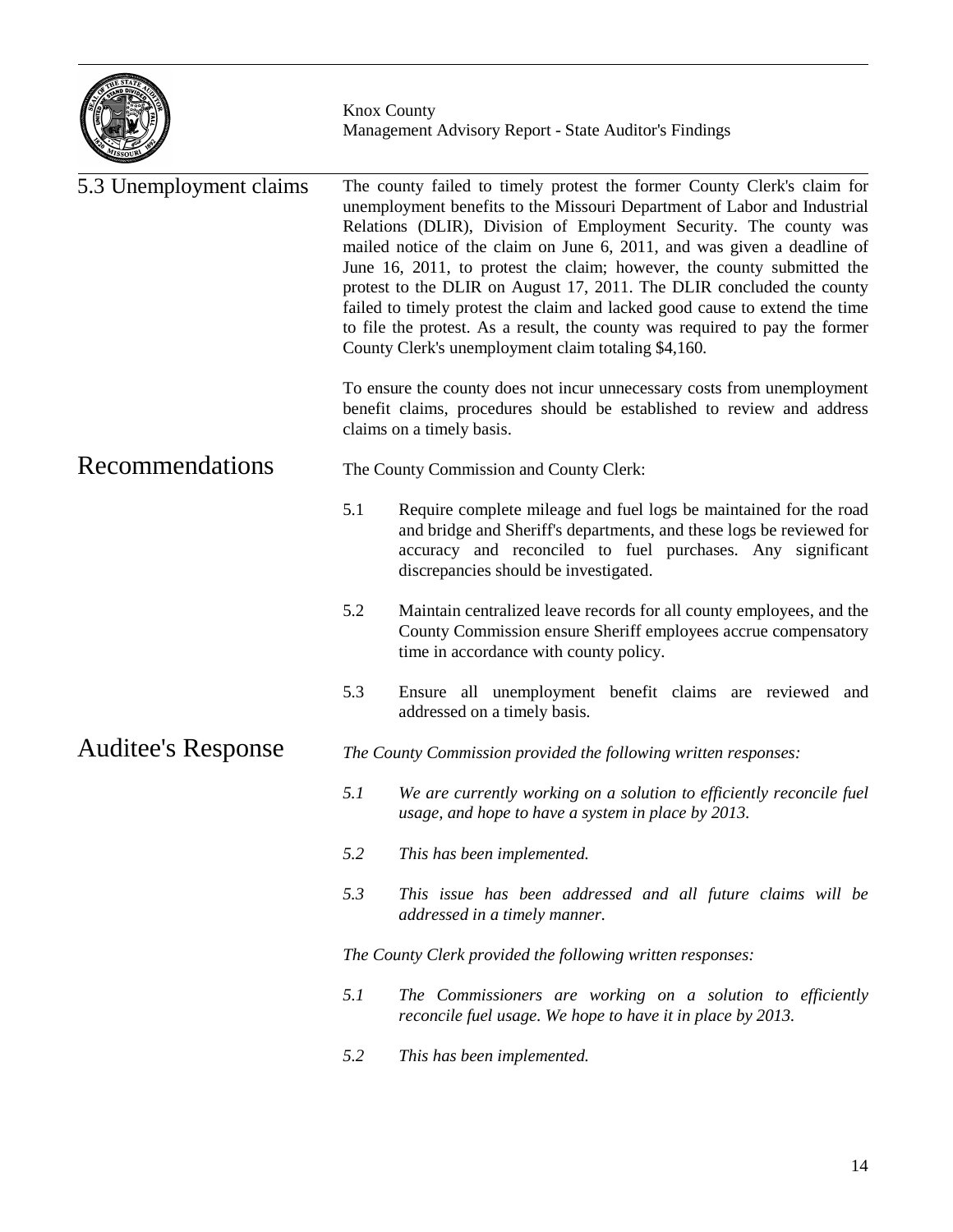

|                                            | <b>Knox County</b><br>Management Advisory Report - State Auditor's Findings                                                                                                                                                                                                                                                                                                                                                                                                                                                                                                                                                                                                                                                                                                                                                                                                                                                                                                                                                                                                                                                                                   |
|--------------------------------------------|---------------------------------------------------------------------------------------------------------------------------------------------------------------------------------------------------------------------------------------------------------------------------------------------------------------------------------------------------------------------------------------------------------------------------------------------------------------------------------------------------------------------------------------------------------------------------------------------------------------------------------------------------------------------------------------------------------------------------------------------------------------------------------------------------------------------------------------------------------------------------------------------------------------------------------------------------------------------------------------------------------------------------------------------------------------------------------------------------------------------------------------------------------------|
|                                            | 5.3<br>This issue has been addressed. All mail is opened and reviewed the<br>day it is received.                                                                                                                                                                                                                                                                                                                                                                                                                                                                                                                                                                                                                                                                                                                                                                                                                                                                                                                                                                                                                                                              |
|                                            | The Sheriff provided the following response:                                                                                                                                                                                                                                                                                                                                                                                                                                                                                                                                                                                                                                                                                                                                                                                                                                                                                                                                                                                                                                                                                                                  |
|                                            | 5.1<br>We will start maintaining fuel logs separately by vehicle and ensure<br>the logs are complete.                                                                                                                                                                                                                                                                                                                                                                                                                                                                                                                                                                                                                                                                                                                                                                                                                                                                                                                                                                                                                                                         |
| 6. Road and Bridge<br><b>Materials and</b> | Procedures related to road and bridge materials and receipting procedures<br>continue to need improvement. Prior audits have addressed weaknesses in<br>these procedures; however, improvements have not been made.                                                                                                                                                                                                                                                                                                                                                                                                                                                                                                                                                                                                                                                                                                                                                                                                                                                                                                                                           |
| <b>Receipting</b><br><b>Procedures</b>     | The county purchases rock for both county roads and its cost-sharing rock<br>program where public purchases of rock are equally matched and placed on<br>county roads by the road and bridge department. The rock program begins<br>March 1 of each year, and ends when designated funding is exhausted. In<br>addition, the public may purchase culverts to be installed for private<br>purposes. The county spent approximately \$649,800 on rock and \$77,000 on<br>culverts during the 2 years ended December 31, 2011. Sales of rock totaled<br>approximately \$215,000 and sales of culverts totaled approximately<br>\$30,000, during this period. In addition to material sales receipts, the<br>County Clerk receives monies for sales of plat books, notary commission<br>fees, liquor license fees, and auctioneer license fees. County Clerk receipts,<br>other than material sales, totaled approximately \$8,200 during the 2 years<br>ended December 31, 2011.                                                                                                                                                                                 |
| 6.1 Material sales                         | As similarly noted in our three prior audits, material sales are not adequately<br>documented or monitored to ensure all monies due the county are received.                                                                                                                                                                                                                                                                                                                                                                                                                                                                                                                                                                                                                                                                                                                                                                                                                                                                                                                                                                                                  |
|                                            | The material sales and receipts process is not centralized. Orders can be<br>taken by the County Commission or the County Clerk and receipts can be<br>collected by the County Commission, County Clerk, or County Treasurer. A<br>bill of sale is not typically prepared for each sale and receipt slips are not<br>always issued. Although county procedure is for customers to pay for the<br>materials prior to delivery, a receipt slip or other proof of payment is not<br>required for the customer to receive materials from the road and bridge<br>department. Once orders for rock or culverts are received, the County<br>Commission or the County Clerk direct the road and bridge supervisor to<br>deliver the requested materials. The County Commission maintains<br>notebooks documenting requests received, while the County Clerk<br>maintains no records other than any receipt slips issued. Our review of the<br>notebooks and available receipt slips noted that pertinent details of each<br>sale, such as the amount of rock purchased, size and cost of culverts, and<br>culvert installation charges, are typically not documented. |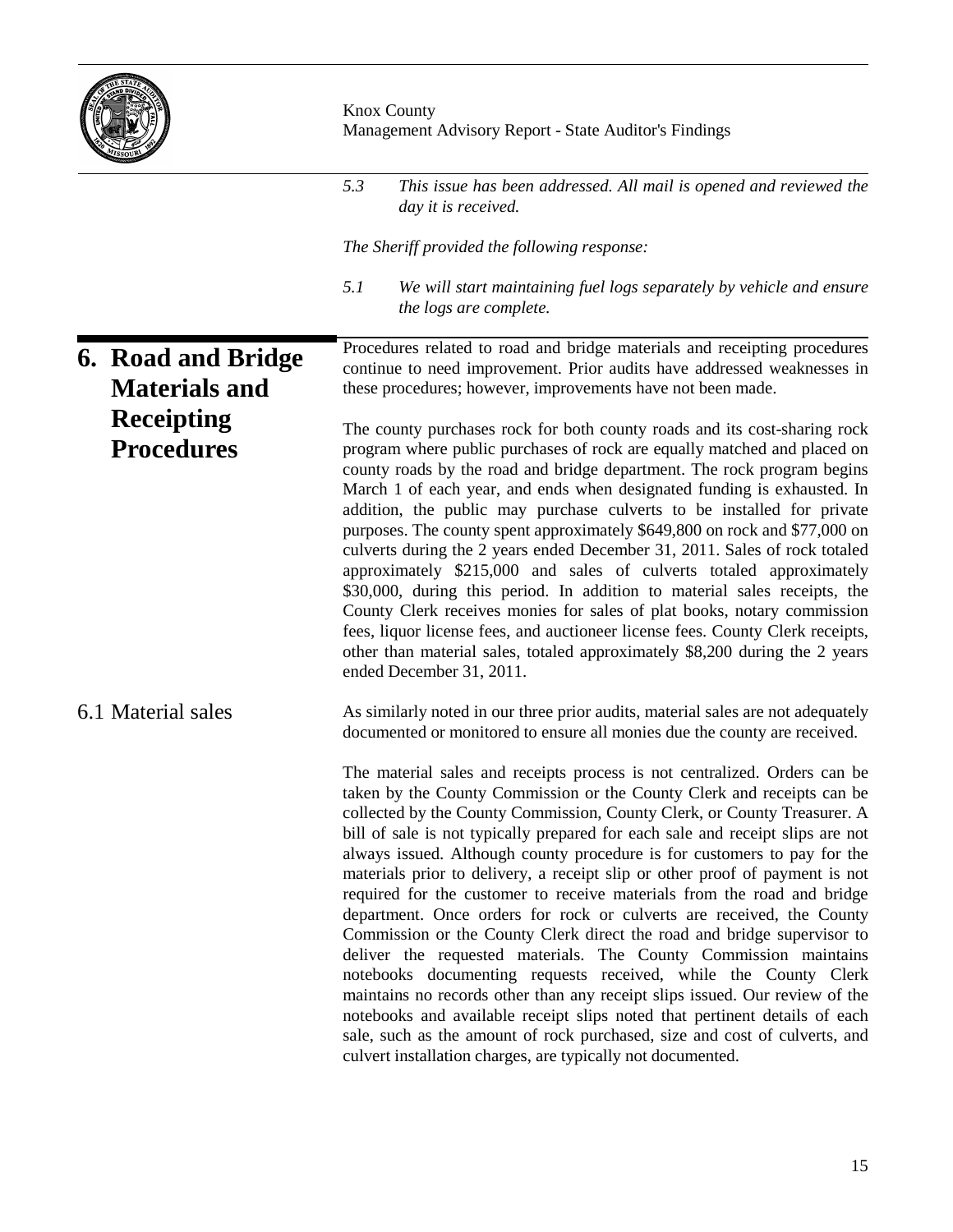|                                                     | <b>Knox County</b><br>Management Advisory Report - State Auditor's Findings                                                                                                                                                                                                                                                                                                                                           |  |
|-----------------------------------------------------|-----------------------------------------------------------------------------------------------------------------------------------------------------------------------------------------------------------------------------------------------------------------------------------------------------------------------------------------------------------------------------------------------------------------------|--|
|                                                     | Because complete and accurate records are not maintained and customers<br>are not required to request materials from a centralized location and present<br>proof of payment, the county does not have a complete record of all sales<br>and has little assurance all monies due to the county have been received.                                                                                                     |  |
| 6.2 Rock reconciliations                            | As noted in our two prior audits, the County Clerk does not compare<br>individual rock delivery tickets received by road and bridge department<br>personnel to purchase statements. Without such comparison, the county has<br>no assurance it is paying only for rock actually received. The County Clerk<br>implemented a reconciliation procedure in March 2012, after we brought<br>this matter to her attention. |  |
| 6.3 Receipts                                        | The County Commission and County Clerk's procedures for receipting<br>monies are in need of improvement.                                                                                                                                                                                                                                                                                                              |  |
| <b>County Commission material</b><br>sales receipts | Receipt slips were not issued by the County Commission for monies<br>received for material sales prior to April 2011, and the method of payment<br>(cash, check, or money order) is not always indicated on receipt slips. In<br>addition, receipts are not always transmitted to the County Treasurer in a<br>timely manner.                                                                                         |  |
| County Clerk receipts                               | As similarly noted in our two prior audits, the County Clerk continues to<br>lack adequate receipt records and procedures.                                                                                                                                                                                                                                                                                            |  |
|                                                     | Receipt slips were not issued for all monies received, but instead<br>were issued only when requested. In addition, the County Clerk<br>does not account for the numerical sequence of receipt slips issued.                                                                                                                                                                                                          |  |
|                                                     | The method of payment (cash, check, or money order) is not<br>consistently or accurately indicated on receipt slips. As a result, the<br>composition of receipt slips cannot be compared to the composition<br>of monies transmitted to the County Treasurer.                                                                                                                                                         |  |
|                                                     | Checks and money orders are not restrictively endorsed when<br>٠<br>received. Endorsements are applied upon transmittal to the County<br>Treasurer.                                                                                                                                                                                                                                                                   |  |
|                                                     | Receipts are not always transmitted intact or in a timely manner.<br>For example, monies collected on March 21, 2011, were held from<br>two subsequent transmittals before being transmitted to the County<br>Treasurer on April 11, 2011.                                                                                                                                                                            |  |
|                                                     | Monthly reports of monies collected were not prepared.                                                                                                                                                                                                                                                                                                                                                                |  |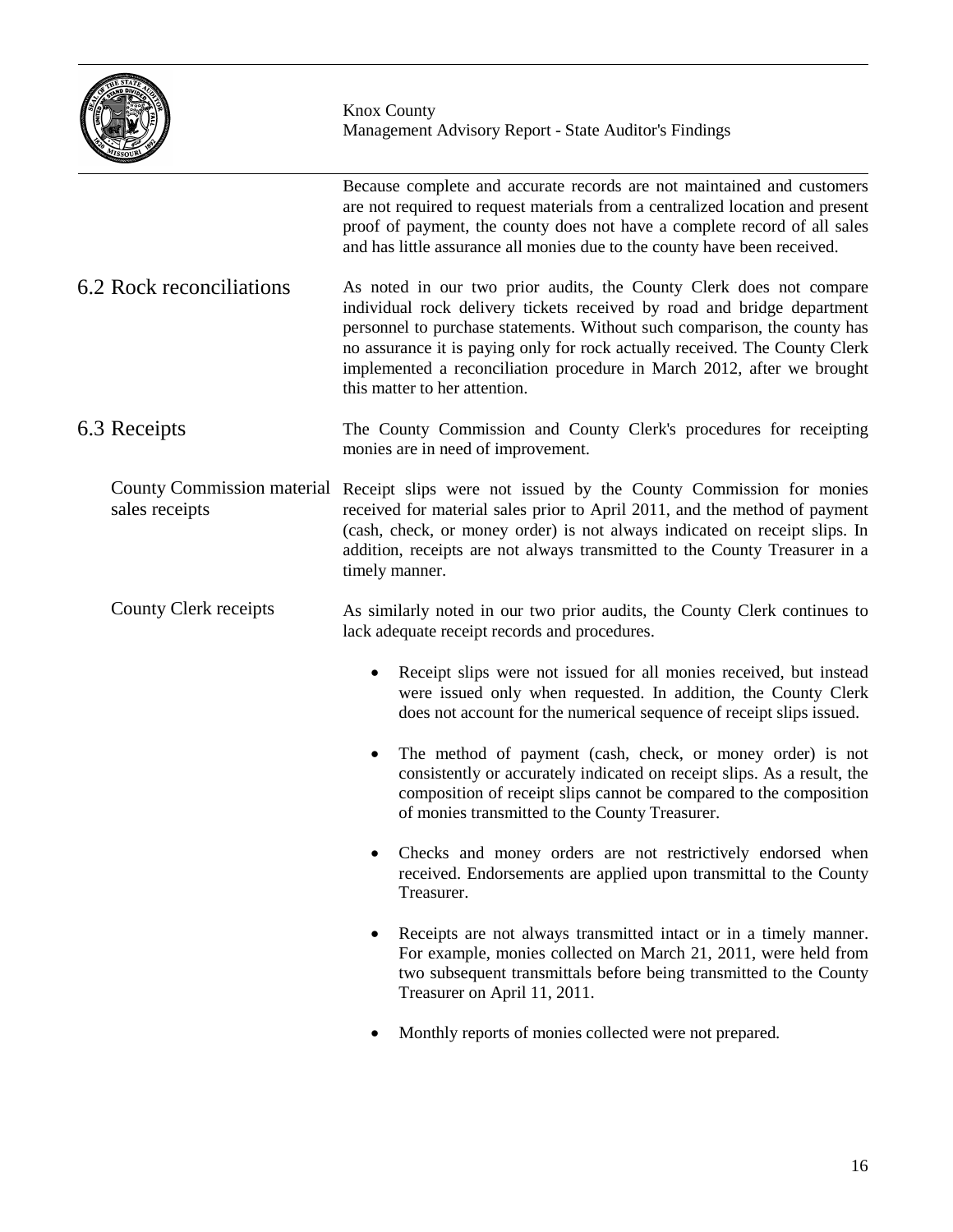|                                              | <b>Knox County</b><br>Management Advisory Report - State Auditor's Findings                                                                                                                                                                                                                                                                                                                                                         |  |  |  |
|----------------------------------------------|-------------------------------------------------------------------------------------------------------------------------------------------------------------------------------------------------------------------------------------------------------------------------------------------------------------------------------------------------------------------------------------------------------------------------------------|--|--|--|
|                                              | After we brought these control weakness to her attention, the County Clerk<br>began issuing receipt slips for all monies received and preparing transmittal<br>reports in March 2012.                                                                                                                                                                                                                                               |  |  |  |
|                                              | To safeguard receipts and reduce the risk of loss, theft, or misuse of funds,<br>receipts should be adequately recorded and transmitted intact in a timely<br>manner and receipt records should be reconciled to transmittals. In addition,<br>Section 50.370, RSMo, requires county officials to prepare and file with the<br>County Commission monthly reports of fees collected.                                                 |  |  |  |
| Recommendations                              | The County Commission and the County Clerk:                                                                                                                                                                                                                                                                                                                                                                                         |  |  |  |
|                                              | 6.1<br>Develop centralized policies and procedures over sales of road and<br>bridge materials to the public. Complete and detailed records of all<br>sales should be maintained by the county and materials should only<br>be delivered after customers present proof of payment.                                                                                                                                                   |  |  |  |
|                                              | 6.2<br>Ensure rock delivery tickets are compared to purchase statements<br>prior to payment.                                                                                                                                                                                                                                                                                                                                        |  |  |  |
|                                              | 6.3<br>Ensure prenumbered receipt slips are issued for all receipts; the<br>method of payment is accurately indicated on all receipt slips;<br>checks and money orders are endorsed immediately upon receipt;<br>receipts are transmitted intact and in a timely manner; and receipt<br>records, including the composition and numerical sequence of<br>receipt slips issued, are reconciled to the composition of<br>transmittals. |  |  |  |
| <b>Auditee's Response</b>                    | The County Commission and the County Clerk provided the following<br>written responses:                                                                                                                                                                                                                                                                                                                                             |  |  |  |
|                                              | 6.1<br>We are working to improve our procedures for sales of road and<br>bridge materials, and no materials will be allowed to be picked up or<br>delivered until payment is received in full.                                                                                                                                                                                                                                      |  |  |  |
|                                              | $6.2\&$<br>6.3<br>We have already implemented this.                                                                                                                                                                                                                                                                                                                                                                                 |  |  |  |
| 7. Prosecuting<br><b>Attorney's Controls</b> | Procedures related to supervisory review, receipts and deposits,<br>disbursements, and donations are in need of improvement. The Prosecuting<br>Attorney's office collected various fees related to bad check and court-<br>ordered restitution and donations totaling approximately \$48,000 during the<br>2 years ended December 31, 2011.                                                                                        |  |  |  |
| 7.1 Supervisory review                       | Accounting duties are not adequately segregated, and the Prosecuting<br>Attorney does not provide adequate oversight of financial functions and                                                                                                                                                                                                                                                                                     |  |  |  |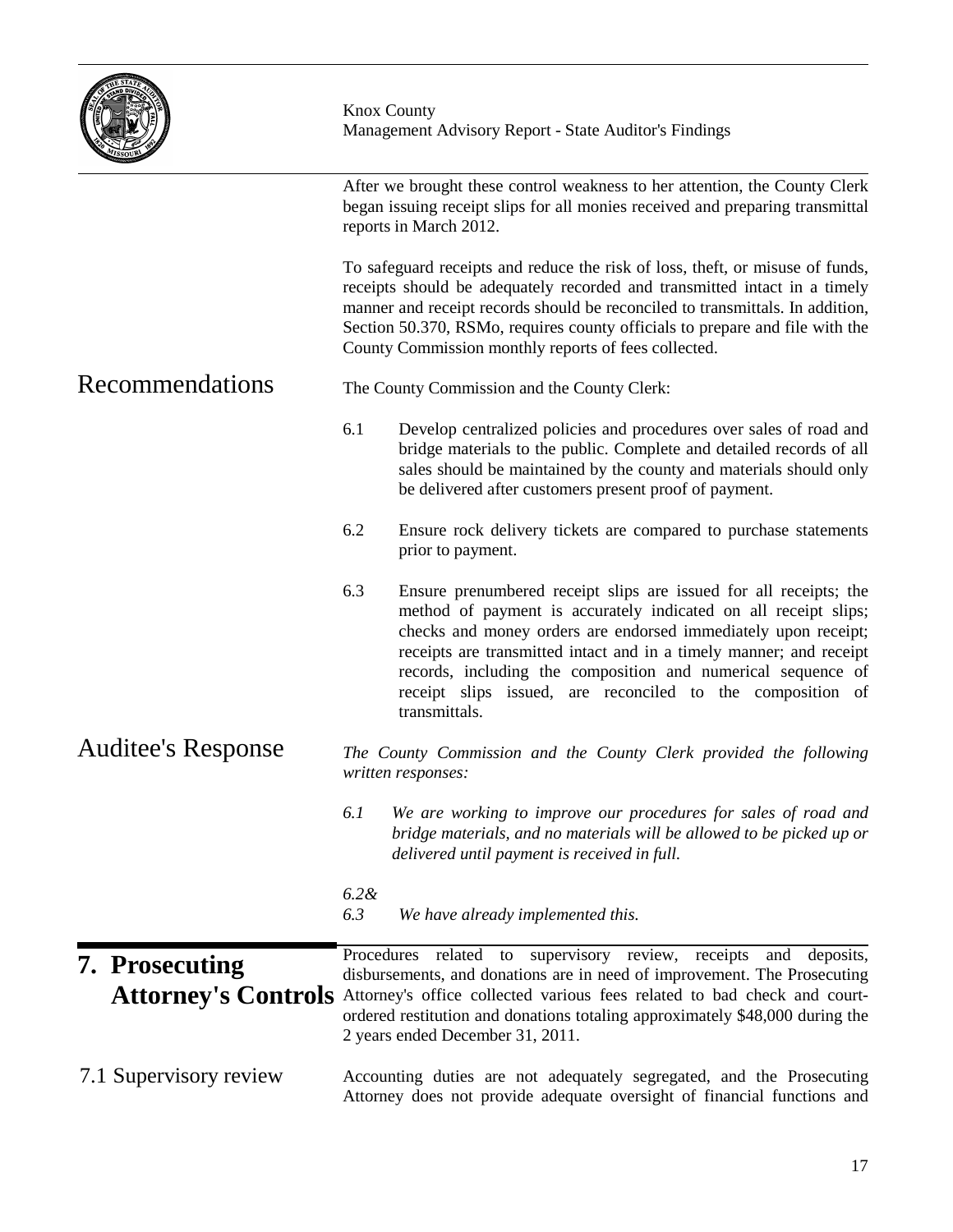

records. One secretary is responsible for the duties of receipting, recording, depositing, preparing and signing checks, and preparing bank reconciliations. The Prosecuting Attorney performs a documented review of bank reconciliations; however, a more detailed review of the receipting, recording, and disbursing functions would help ensure monies received are properly deposited, recorded in the accounting system, and appropriately disbursed.

Thorough supervisory reviews help ensure transactions are accounted for properly and assets are adequately safeguarded. Such reviews would reduce the possibility of errors, theft, loss, or misuse of funds going undetected.

- Receipting and depositing procedures are in need of improvement. The Prosecuting Attorney's office issues manual receipt slips for bad check and court-ordered restitution payments received and enters these receipts into the computer system. 7.2 Receipts and deposits
	- Receipts are not always deposited timely. In 2011, deposits were made 0 to 3 times per month and averaged \$982. Our review noted instances where deposits were prepared and entered into the computer system up to 1 month prior to actual deposit, and one instance where monies were disbursed to a victim prior to deposit of the related payment.
	- As similarly noted in our prior audit, receipt slips are not always issued as required. We noted instances where receipts were entered into the computer system, but a receipt slip was not prepared. In addition, receipt slips are not issued for donations received and transmitted to the County Treasurer.
	- Manual receipt records are not reconciled to computerized receipt records, and manual and computerized receipt records are not reconciled to deposits. In addition, the numerical sequence of receipt slips issued is not accounted for properly.

The weaknesses in procedures noted above provide less assurance receipts are adequately safeguarded and properly recorded and deposited.

#### Disbursement procedures are in need of improvement. 7.3 Disbursements

• Bad check and court-ordered restitution fees are not disbursed to the County Treasurer in a timely manner. Fees were transmitted to the County Treasurer every 2 to 4 months during 2011. In addition, monies are not disbursed to victims in a timely manner. The Prosecuting Attorney's secretary indicated she typically disburses monies to victims after deposits are made.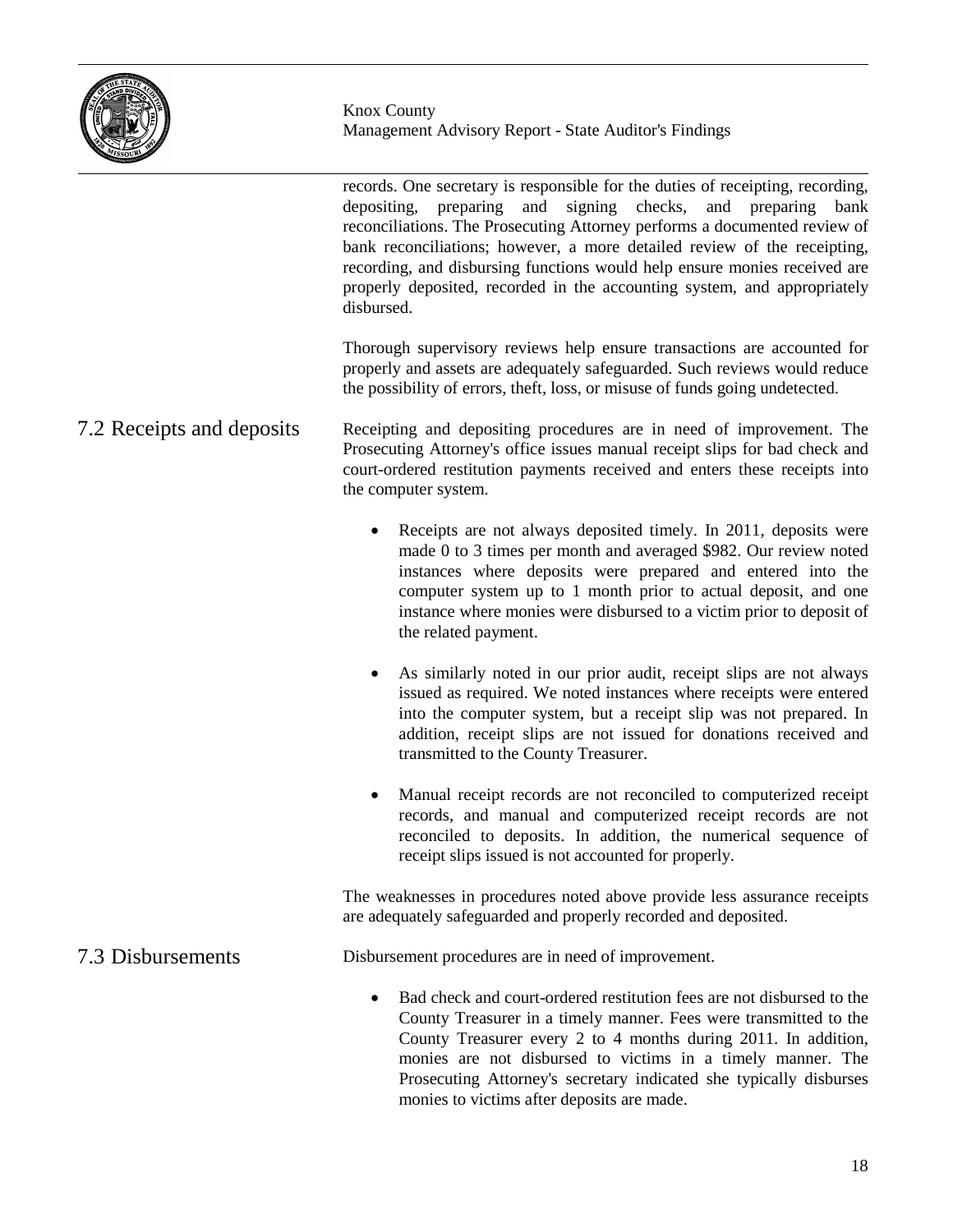

|                                              | Checks are not always issued in numerical sequence. The<br>Prosecuting Attorney's secretary enters some checks to victims in<br>the computer system when she receives the monies; however, she<br>does not print and send the checks to the victims until after she has<br>deposited the monies. Because the computer system dates the<br>checks when entered, and deposits are not always timely, some<br>checks are not dated accurately or issued in numerical sequence. For<br>example, check records and copies of payment letters on file show<br>two checks dated November 14, 2011, and December 7, 2011, were<br>sent to victims on November 30, 2011, and January 31, 2012, or 16<br>and 55 days later. As a result, it is difficult to monitor the timeliness<br>of disbursements and account for the numerical sequence of check<br>numbers. |
|----------------------------------------------|----------------------------------------------------------------------------------------------------------------------------------------------------------------------------------------------------------------------------------------------------------------------------------------------------------------------------------------------------------------------------------------------------------------------------------------------------------------------------------------------------------------------------------------------------------------------------------------------------------------------------------------------------------------------------------------------------------------------------------------------------------------------------------------------------------------------------------------------------------|
|                                              | To ensure all disbursements are accounted for properly and reduce the risk<br>of loss, theft, or misuse of funds, bad check and court-ordered restitution<br>payments should be disbursed in a timely manner, checks should be issued<br>in numerical sequence, and the numerical sequence of check numbers<br>should be accounted for properly. In addition, Section 50.370, RSMo,<br>requires every county official who receives fees for official services to pay<br>such monies monthly to the County Treasurer.                                                                                                                                                                                                                                                                                                                                     |
| 7.4 Liabilities and<br>unidentified balances | As similarly noted in our prior audit, liabilities have not been identified and<br>reconciled with cash balances, and some restitution receipts had not been<br>disbursed at the time of our review. Upon our request, the Prosecuting<br>Attorney's office prepared a list of liabilities which totaled \$2,199 at<br>February 29, 2012. Included in this amount was \$599 in restitution for five<br>cases which should have been disbursed in March 2008, March and October<br>2011, and January and February 2012. The Prosecuting Attorney's office<br>disbursed these funds in March 2012. A comparison of identified liabilities<br>to the reconciled bank balance indicated an unidentified amount of \$203 in<br>the bank account at February 29, 2012.                                                                                         |
|                                              | Without regular identification and comparison of liabilities to the reconciled<br>cash balance, there is less likelihood errors will be identified and the ability<br>to identify liabilities and resolve errors is diminished. In addition, timely<br>follow up is necessary to ensure all restitution received is disbursed in a<br>timely manner.                                                                                                                                                                                                                                                                                                                                                                                                                                                                                                     |
| 7.5 Donations                                | Donations collected by the Prosecuting Attorney's office are not distributed<br>in accordance with state law.                                                                                                                                                                                                                                                                                                                                                                                                                                                                                                                                                                                                                                                                                                                                            |
|                                              | The Prosecuting Attorney frequently reduces charges filed on traffic tickets<br>by requiring defendants to make a donation, ranging from \$100 to \$400, as a<br>condition of reducing the charges. Since early 2011, all donations are<br>deposited to the GR Fund. During 2010, donations were deposited to either                                                                                                                                                                                                                                                                                                                                                                                                                                                                                                                                     |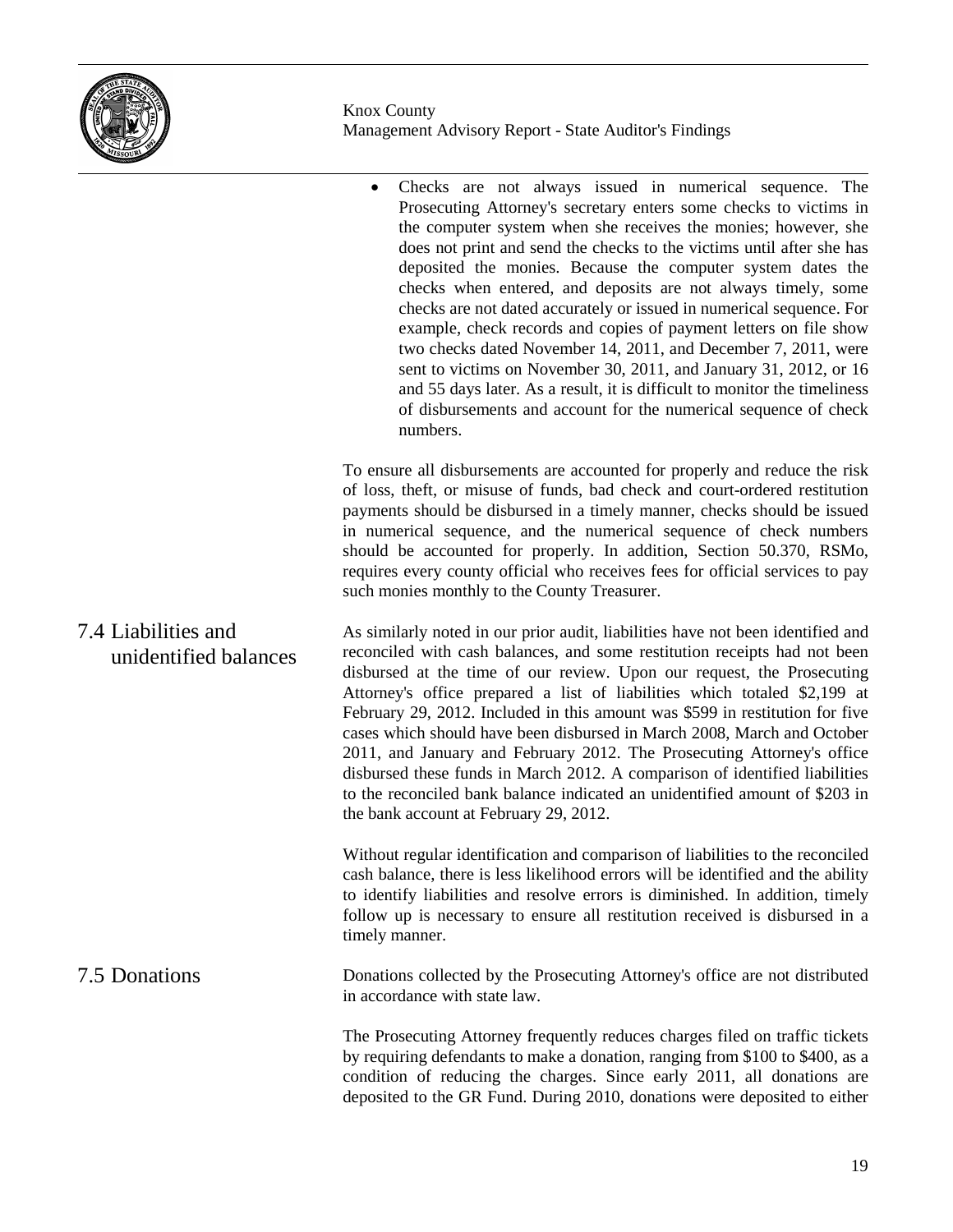

the GR or Restitution Funds. According to county accounting reports, receipts from donations totaled approximately \$16,800 in 2011 and \$1,500, in 2010. Of these amounts, approximately \$14,200 was deposited in the GR Fund and \$4,100 in the Restitution Fund. Our review of the Prosecuting Attorney's spreadsheet of donations required for 2011 cases noted most were speeding violations, which state law specifically excludes as violations for which assessments can be collected and deposited into the Restitution Fund.

There appears to be no authority for the Prosecuting Attorney to require a donation to the GR Fund to reduce charges filed on traffic tickets. Article IX, Section 7, Missouri Constitution, states the proceeds of all penalties, forfeitures, and fines are to be distributed to the County School Fund. In addition, while Section 50.565, RSMo, provides for the deposit of certain assessments and payments into a county law enforcement restitution fund, the section provides that "No court may order the assessment and payment authorized by this section if the plea of guilty or finding of guilt is to the charge of speeding, careless and imprudent driving …. No assessment and payment ordered pursuant to this section may exceed three hundred dollars for any charged offense."

#### Recommendations

- The Prosecuting Attorney:
- 7.1 Perform and document supervisory reviews of the receipting, recording, and disbursing functions.
- 7.2 Deposit all monies in a timely manner; issue receipt slips for all monies collected; account for the numerical sequence of receipt slips issued; and reconcile receipt records, including composition of receipt slips issued, to the composition of deposits.
- 7.3 Disburse all monies in a timely manner, issue checks in numerical sequence, and account for the numerical sequence of check numbers.
- 7.4 Prepare monthly liability lists and reconcile the lists to cash balances. In addition, the Prosecuting Attorney should ensure restitution amounts are disbursed in a timely manner, and any remaining unidentified or unclaimed amounts are disbursed in accordance with state law.
- 7.5 Reevaluate the practice of requiring donations to the county as part of reducing charges filed.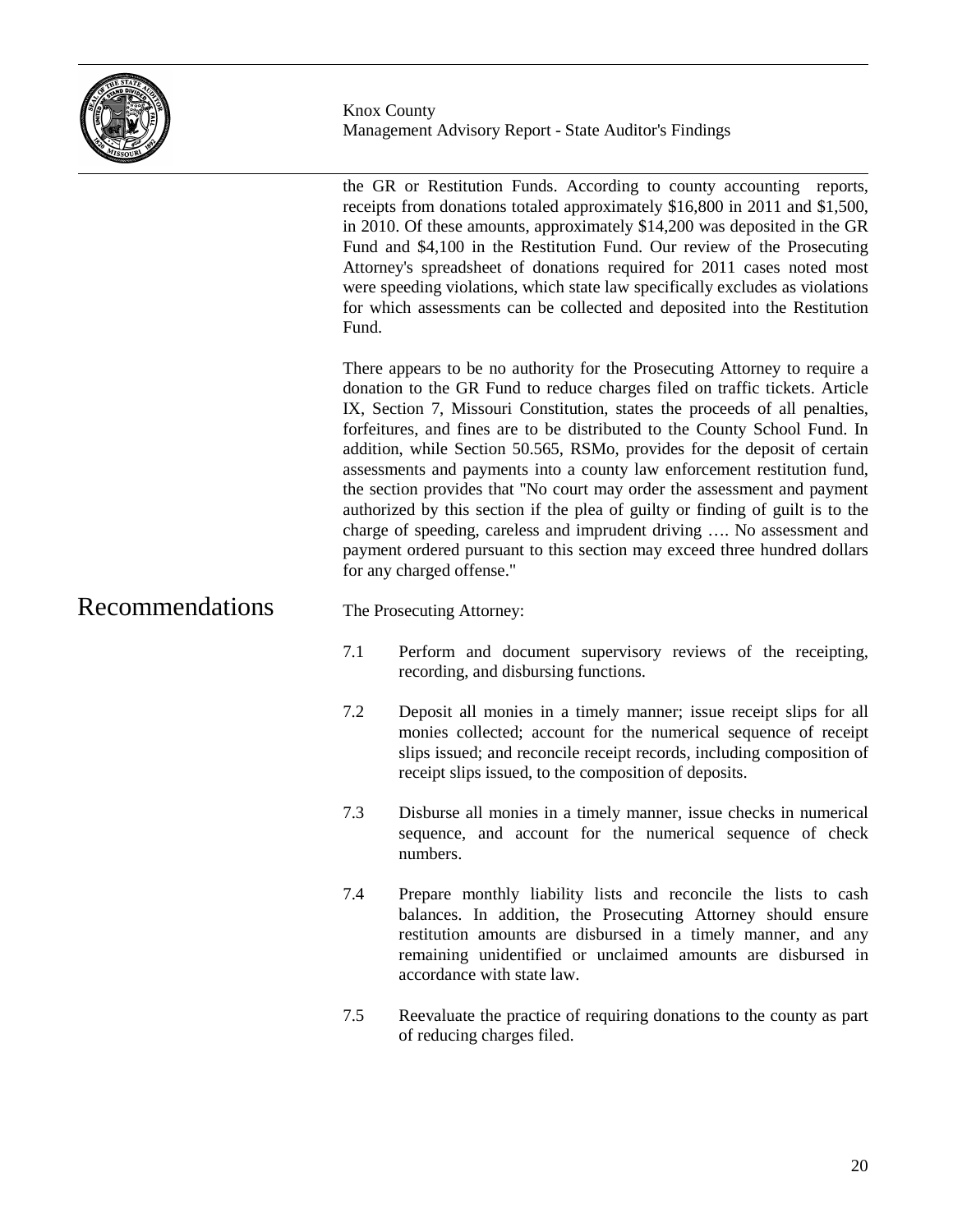

| <b>Auditee's Response</b>    | The Prosecuting Attorney provided the following responses:                                                                                                                                                                                                                                                                                                                                                                                                                                                                                                                                                                        |  |  |
|------------------------------|-----------------------------------------------------------------------------------------------------------------------------------------------------------------------------------------------------------------------------------------------------------------------------------------------------------------------------------------------------------------------------------------------------------------------------------------------------------------------------------------------------------------------------------------------------------------------------------------------------------------------------------|--|--|
|                              | 7.1<br>We have segregated the disbursement function and implemented a<br>procedure to independently review receipts and deposits.                                                                                                                                                                                                                                                                                                                                                                                                                                                                                                 |  |  |
|                              | 7.2<br>Deposits are now made weekly or when receipts reach \$100, receipt<br>slips are issued for all monies collected other than donations,<br>receipts for donations are recorded on a dated spreadsheet, the<br>numerical sequence of receipt slips issued is accounted for, and<br>manual receipt slips are reconciled to deposits. We will work to<br>implement a procedure to reconcile manual receipt slips to<br>computer records.                                                                                                                                                                                        |  |  |
|                              | 7.3<br>This recommendation has been implemented.                                                                                                                                                                                                                                                                                                                                                                                                                                                                                                                                                                                  |  |  |
|                              | 7.4<br>Monthly liability lists are prepared and reconciled to cash balances<br>and any remaining balances at the end of 2012 will be turned over<br>to Unclaimed Property.                                                                                                                                                                                                                                                                                                                                                                                                                                                        |  |  |
|                              | 7.5<br>At the next state Prosecutors meeting, we will discuss the practice<br>of donations with representatives of the Missouri Association of<br>Prosecuting Attorneys.                                                                                                                                                                                                                                                                                                                                                                                                                                                          |  |  |
| <b>8. Sheriff's Controls</b> | The lack of adequate internal controls over seized property allowed a theft<br>of seized property to occur; but no changes to seized property procedures<br>were made as a result of the theft. In addition, due to significant control<br>weaknesses prior to January 2011, there is no assurance all receipts were<br>deposited and accounted for properly during 2010. Sheriff receipts totaled<br>approximately \$13,600 in 2011 and \$10,600 in 2010.                                                                                                                                                                        |  |  |
| 8.1 Seized property          | Adequate controls over seized property have not been established. The<br>Sheriff's manual log of seized property has not been updated since<br>November 2007. In addition, seized property is not always secured in the<br>seized property rooms.                                                                                                                                                                                                                                                                                                                                                                                 |  |  |
|                              | During December 2011, a Sheriff's deputy was terminated due to allegations<br>of theft of seized property items from the Sheriff's department. The theft<br>was investigated by the Missouri State Highway Patrol and the former<br>deputy was arrested in October 2012. According to the Sheriff, these items<br>were not stored in the locked seized property rooms to which only the<br>Sheriff has access. Despite this theft of seized property items, improvement<br>to records and procedures have not been made. Without complete and<br>accurate inventory records, the extent of missing items cannot be<br>determined. |  |  |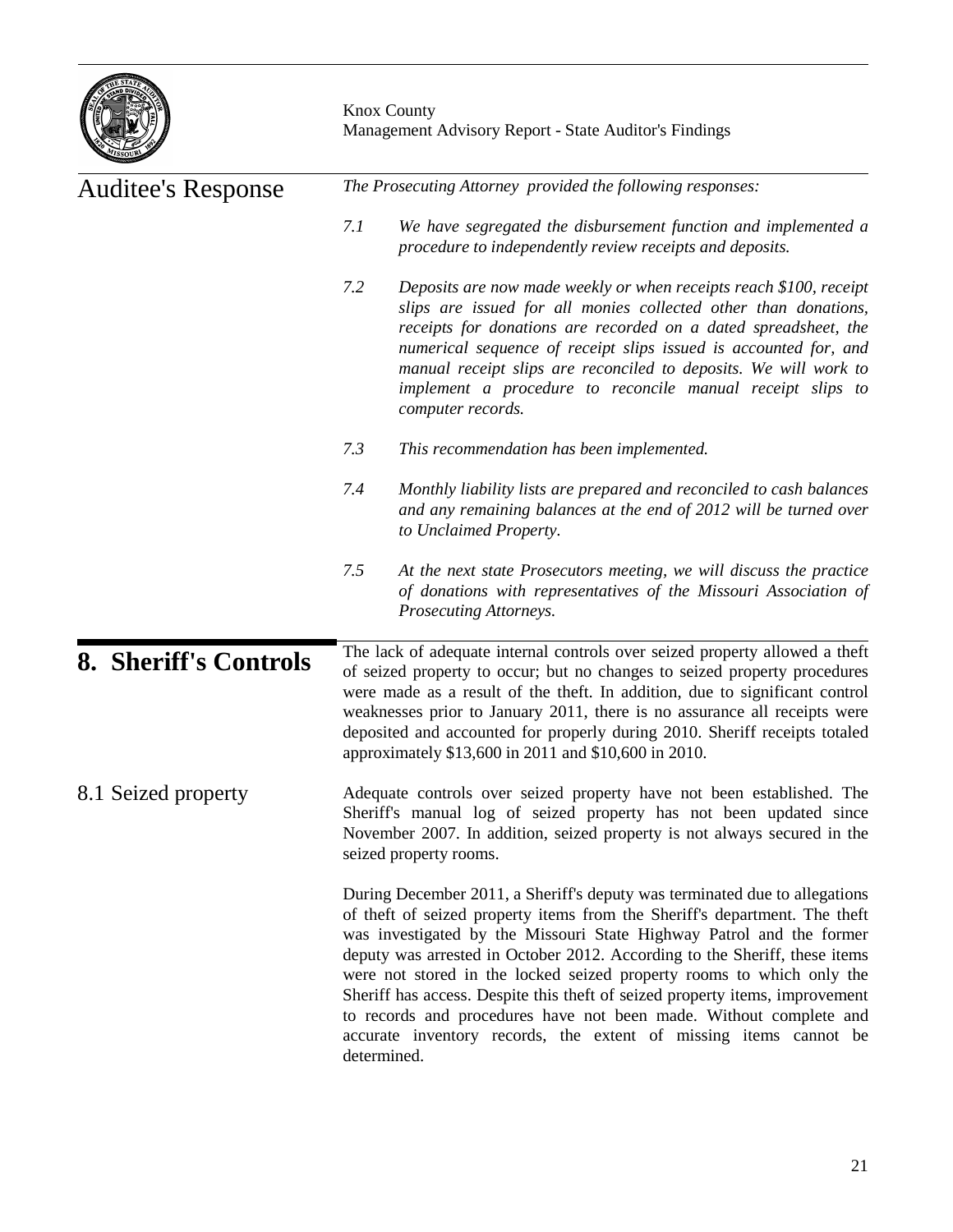

Considering the often sensitive nature of seized property, adequate internal controls are essential and would significantly reduce the risk of loss, misuse, or theft of the stored items. To ensure seized property is secured and accounted for properly, all items should be stored in seized property rooms with limited access and adequately recorded. Inventory records should include information such as description, persons involved, current location, case number, date of seizure, and disposition of such property. In addition, periodic physical inventories should be performed and results compared to the inventory records. Numerous control weaknesses were noted in our review of receipts and deposits. Most weaknesses were resolved when receipting and depositing responsibilities were assigned to the Sheriff's current bookkeeper in January 2011. As noted in our two prior audits, checks and money orders are not restrictively endorsed immediately upon receipt. The Sheriff's bookkeeper endorses checks and money orders when she prepares deposits. Our review of receipt ledgers and deposits pertaining to 2010 noted instances where receipt slips were not issued immediately upon receipt, monies were receipted twice, and monies were not deposited intact and timely. In addition, the Sheriff's former bookkeeper did not account for the numerical sequence of receipt slips or compare the composition of receipts to the composition of deposits. Similar problems were not noted in our review of the Sheriff's current receipt and deposit records and procedures. The lack of proper receipting and depositing procedures results in less assurance of proper handling of monies collected. To safeguard receipts and reduce the risk of loss, theft, or misuse of funds, receipts should be adequately recorded, endorsed, and deposited; the numerical sequence of receipt slips should be reviewed, and receipt records should be reconciled to deposits. The Sheriff: 8.1 Establish procedures to ensure all seized property items are stored in seized property rooms, complete and accurate inventory records are maintained, and periodic physical inventories are performed. 8.2 Ensure checks and money orders are endorsed immediately upon receipt. In addition, the Sheriff should continue to ensure receipt 8.2 Receipts and deposits Current procedures Procedures prior to January 2011 Recommendations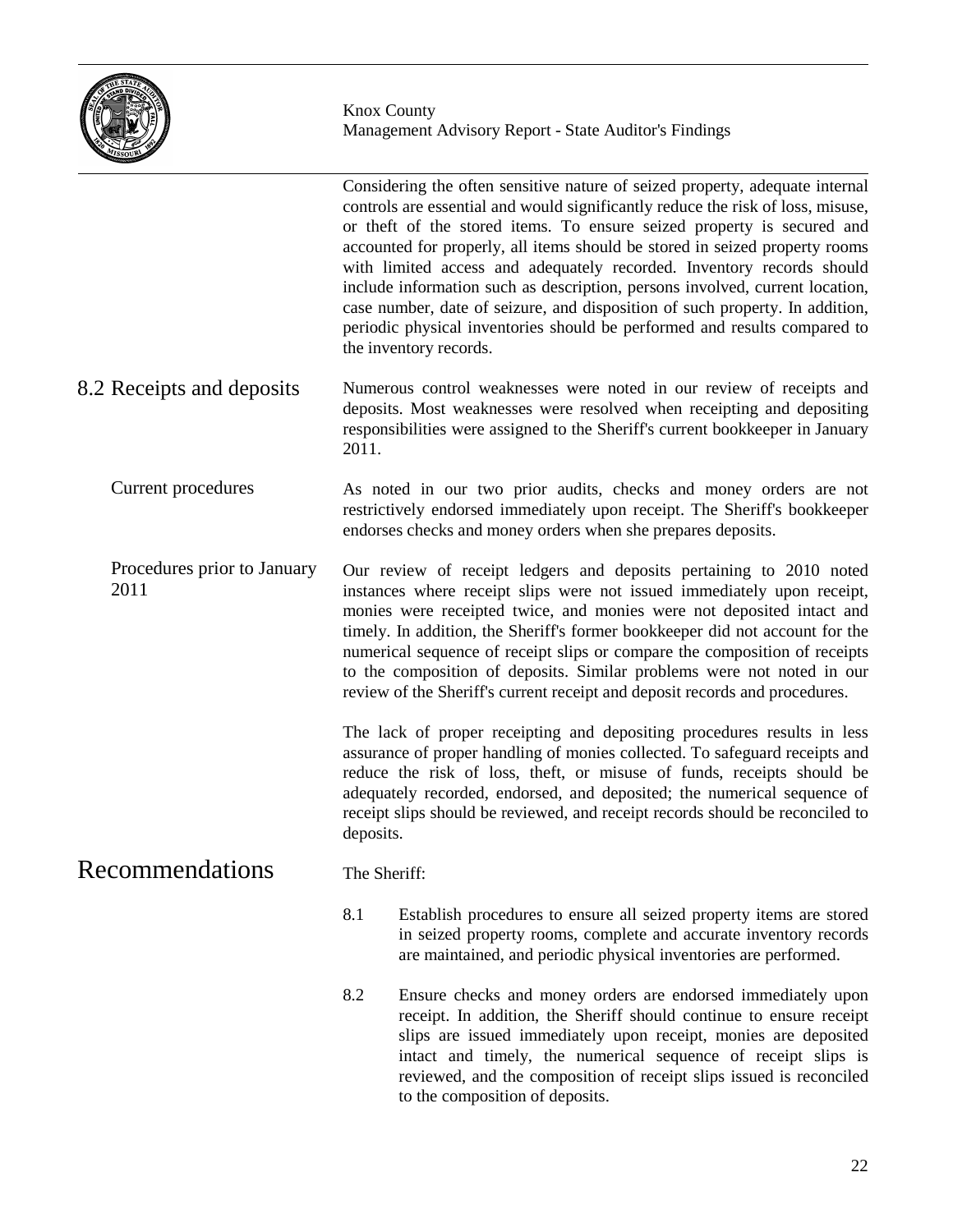| <b>HE STAT</b><br><b>DIVIOR</b><br>Е<br>þ<br>MISSOUR! |
|-------------------------------------------------------|
|-------------------------------------------------------|

| <b>Auditee's Response</b>   | The Sheriff provided the following responses:                                                                                                                                                                                                                                                                                                                              |  |  |
|-----------------------------|----------------------------------------------------------------------------------------------------------------------------------------------------------------------------------------------------------------------------------------------------------------------------------------------------------------------------------------------------------------------------|--|--|
|                             | 8.1<br>We have established a new evidence log and we now log all new<br>evidence items received. All property is now stored in the seized<br>property rooms. I will discuss with the new Sheriff the need to log<br>existing property items and perform physical inventories.                                                                                              |  |  |
|                             | 8.2<br>We now restrictively endorse checks and money orders immediately<br>upon receipt and will continue to ensure the other procedures<br>regarding receipts and deposits are in place.                                                                                                                                                                                  |  |  |
| <b>9. Computer Controls</b> | Controls over computer systems are not sufficient to prevent unauthorized<br>access or to restore key systems in the event of disaster or system failure.                                                                                                                                                                                                                  |  |  |
| 9.1 Passwords               | As similarly noted in prior audits, passwords are not required to log on to<br>the Recorder of Deeds' and Prosecuting Attorney's computer systems. In<br>addition, passwords for the Assessor's and County Clerk's computer systems<br>are not changed on a periodic basis.                                                                                                |  |  |
|                             | To prevent unauthorized access and/or changes to computer systems,<br>passwords should be utilized, kept confidential, and periodically changed.                                                                                                                                                                                                                           |  |  |
| 9.2 Log-on attempts         | None of the county computers have security controls in place to detect or<br>prevent incorrect log-on attempts. An unauthorized individual could try an<br>infinite number of times to log on to the system and, if successful, have<br>unrestricted access to programs and data files. In addition, the computers are<br>not locked after a certain period of inactivity. |  |  |
|                             | To help protect computer files, security controls should be implemented to<br>detect incorrect log-on attempts after a certain number of tries and lock<br>computers after a certain period of inactivity. Such controls should produce<br>a log of the incorrect attempts which should be reviewed periodically by an<br>authorized official.                             |  |  |
| 9.3 Backup data             | As similarly noted in our two prior audits, backups are prepared by all<br>county officials utilizing computer systems; however, the County Clerk and<br>Prosecuting Attorney do not store backup data at an off-site location.                                                                                                                                            |  |  |
|                             | Failure to store computer backup data at a secure off-site location results in<br>the backup data being susceptible to the same damage as the data on the<br>computer.                                                                                                                                                                                                     |  |  |
| <b>Recommendations</b>      | The County Commission work with county officials to:                                                                                                                                                                                                                                                                                                                       |  |  |
|                             | 9.1<br>Require passwords, which are kept confidential and periodically<br>changed, for all employees.                                                                                                                                                                                                                                                                      |  |  |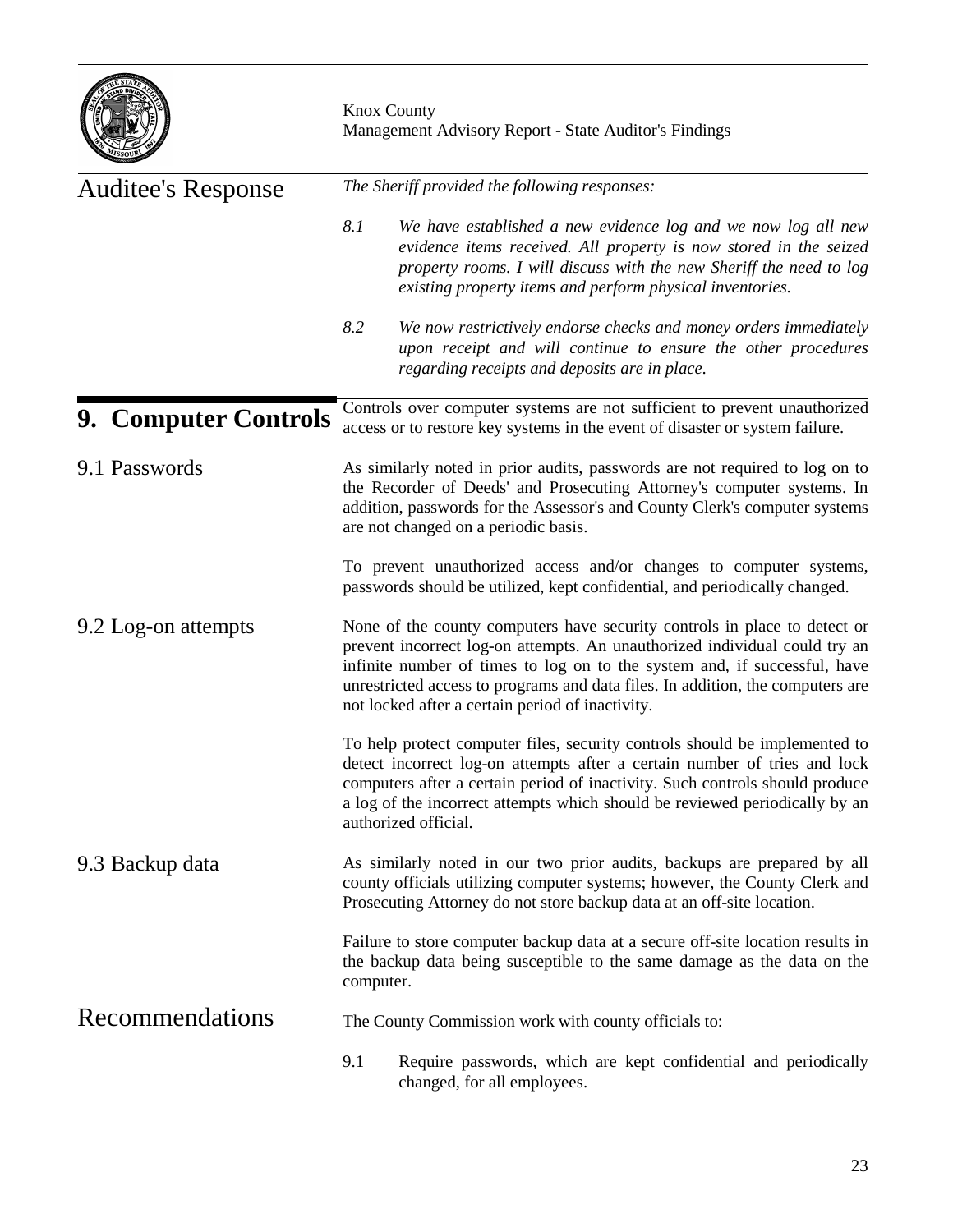

9.2 Establish security controls to detect and report incorrect log-on attempts after a certain number of tries and which lock computers after a certain period of inactivity. 9.3 Ensure backup data is stored in a secure off-site location.

Auditee's Response

*The County Commission provided the following written response:*

*The Knox County Commission will work with the other county officials to implement the Auditor's recommendations.*